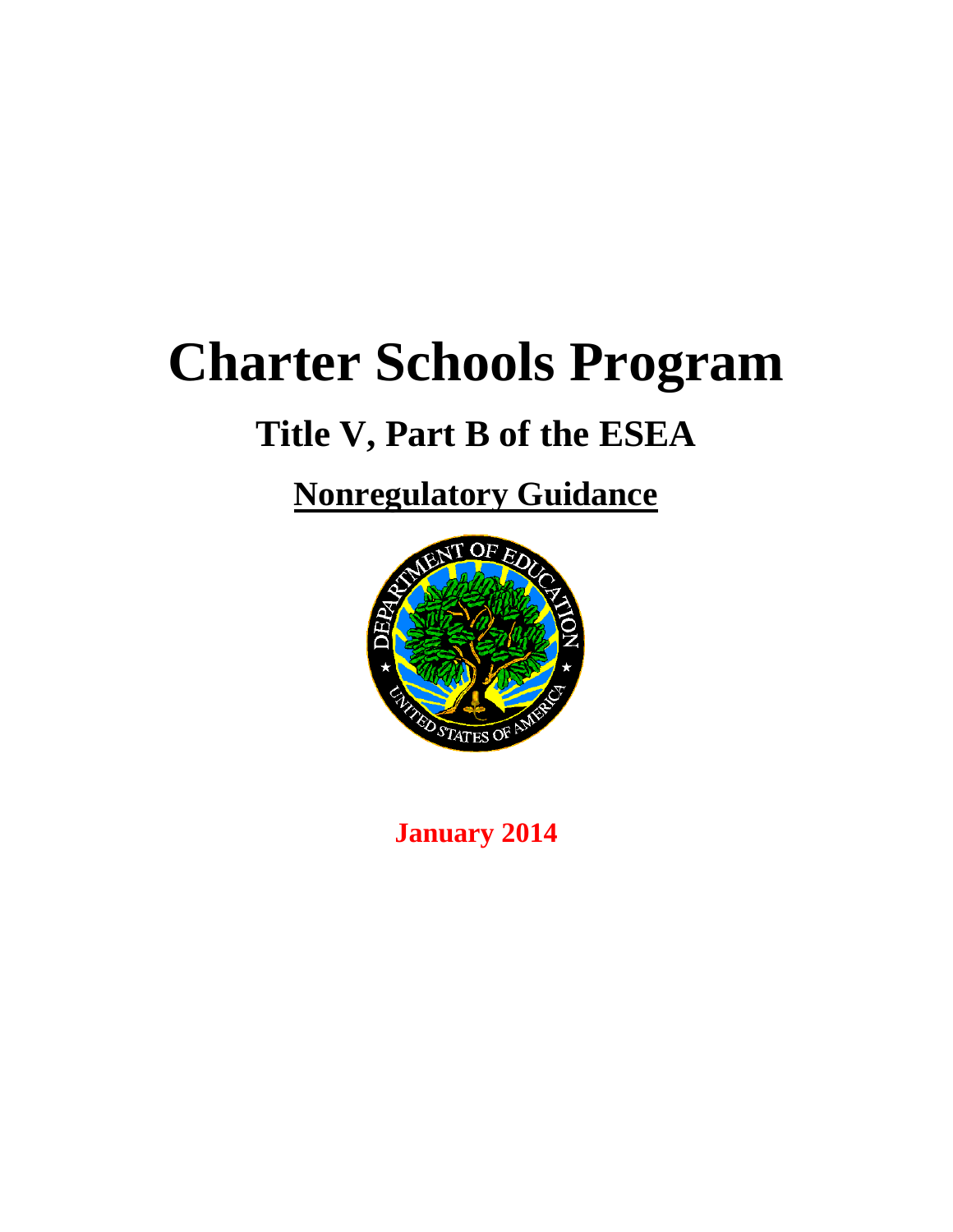## **Title V, Part B: Nonregulatory Guidance Charter Schools Program**

### **Table of Contents**

|    | A.       |                                                                                                                                                                                                                                            |
|----|----------|--------------------------------------------------------------------------------------------------------------------------------------------------------------------------------------------------------------------------------------------|
|    | $A-1$ .  |                                                                                                                                                                                                                                            |
|    | $A-2.$   |                                                                                                                                                                                                                                            |
|    | $A-3$ .  | In addition to the provisions of title V, part B, subpart 1 of the ESEA, what<br>other significant Federal statutory and regulatory authorities apply to recipients of                                                                     |
| В. |          |                                                                                                                                                                                                                                            |
|    | $B-1$ .  | Which State educational agencies (SEAs) are eligible to apply for a CSP                                                                                                                                                                    |
|    | $B-2$ .  | What if a State elects not to participate or does not have an application                                                                                                                                                                  |
|    | $B-3$ .  | May the Secretary waive any eligibility or application requirements?  10                                                                                                                                                                   |
|    | $B-4.$   | May an SEA waive any eligibility or application requirement?  10                                                                                                                                                                           |
|    | $B-5.$   |                                                                                                                                                                                                                                            |
|    | $B-6.$   |                                                                                                                                                                                                                                            |
|    | $B-7.$   | What are some limitations on the use of dissemination funds? 11                                                                                                                                                                            |
|    | $B-8$ .  |                                                                                                                                                                                                                                            |
|    | $B-9$ .  | Could a private school convert to a public charter school and be eligible to                                                                                                                                                               |
|    | $B-10$ . | May an organization that operates a private school apply for funds to open a                                                                                                                                                               |
|    | $B-11.$  |                                                                                                                                                                                                                                            |
|    | $B-12.$  | Is a for-profit entity that holds a legal charter eligible to apply for a CSP grant                                                                                                                                                        |
|    | $B-13.$  | What factors does the Secretary consider in determining whether a charter<br>school is independent of a for-profit charter management organization (CMO) or<br>educational management organization (EMO) with which the charter school has |
| C. |          |                                                                                                                                                                                                                                            |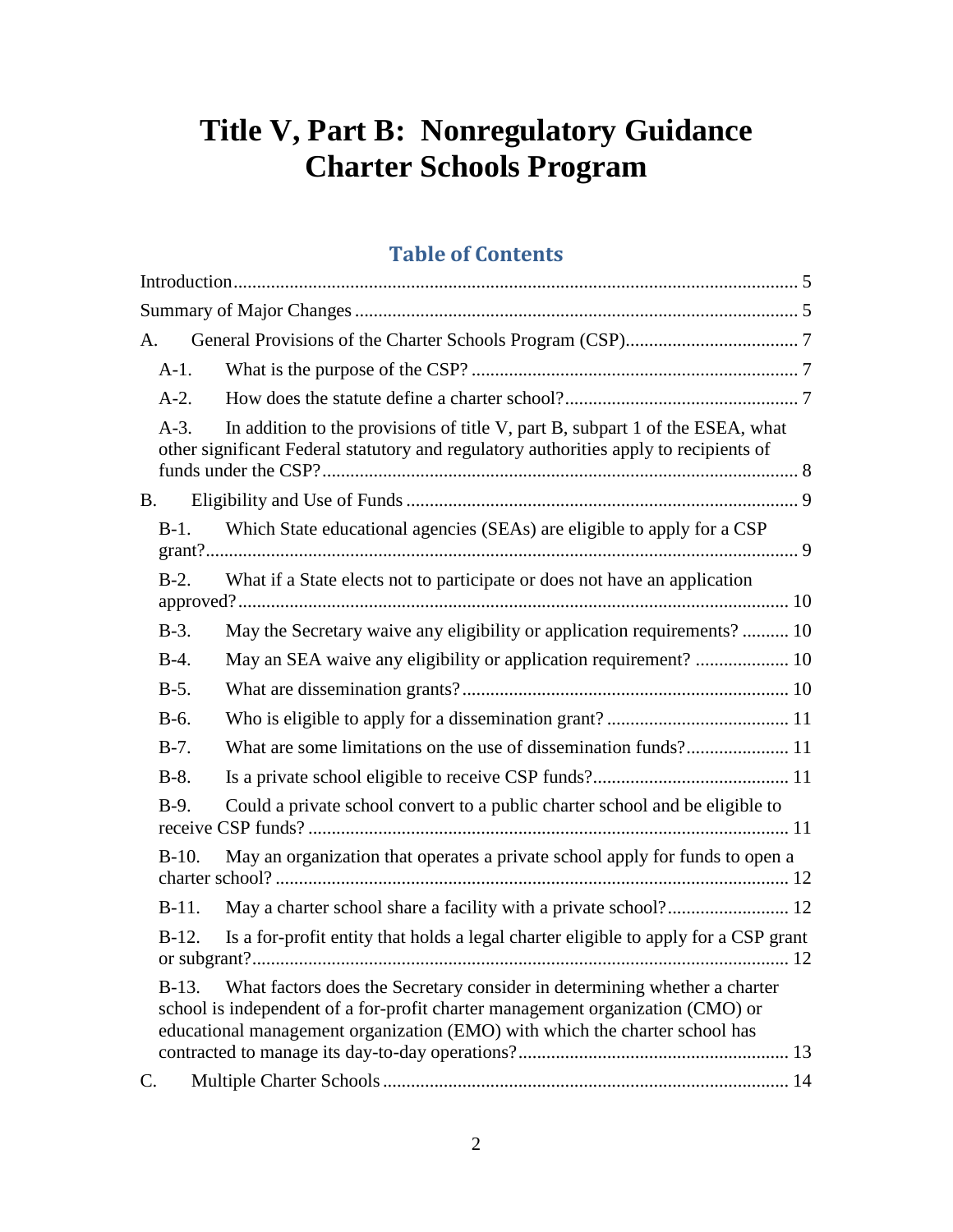|    | $C-1$ .  | May an SEA award CSP start-up subgrants to multiple charter schools                                                                                                                                                                                 |  |
|----|----------|-----------------------------------------------------------------------------------------------------------------------------------------------------------------------------------------------------------------------------------------------------|--|
|    | $C-2$ .  | May a new charter school receive CSP funds if it is located in the facility of a                                                                                                                                                                    |  |
|    | $C-3$ .  | May one governing board oversee multiple charter schools?  15                                                                                                                                                                                       |  |
| D. |          |                                                                                                                                                                                                                                                     |  |
|    | $D-1$ .  |                                                                                                                                                                                                                                                     |  |
|    | $D-2$ .  |                                                                                                                                                                                                                                                     |  |
|    | $D-3$ .  | What types of costs other than those specified in D-2 of this guidance qualify<br>as "other initial operational costs that cannot be met from State or local sources"? 16                                                                           |  |
|    | $D-4.$   |                                                                                                                                                                                                                                                     |  |
|    | $D-5.$   |                                                                                                                                                                                                                                                     |  |
| E. |          |                                                                                                                                                                                                                                                     |  |
|    | $E-1$ .  |                                                                                                                                                                                                                                                     |  |
|    | $E-2$ .  | Under what circumstances must a charter school use a lottery?  18                                                                                                                                                                                   |  |
|    | $E-3$ .  |                                                                                                                                                                                                                                                     |  |
|    | $E-3a$ . | May existing grantees weight, or allow charter schools in the State to weight,                                                                                                                                                                      |  |
|    | $E-4.$   | May a charter school exempt certain categories of applicants from the lottery                                                                                                                                                                       |  |
|    | $E-5$ .  | May a charter school create separate lottery pools for girls and boys, in order                                                                                                                                                                     |  |
|    | $E-6$ .  | In addition to title V, part B, subpart 1 of the ESEA, what other statutory or<br>regulatory authorities should a charter school receiving a CSP grant consider when                                                                                |  |
|    | $E-7$ .  | What are a charter school's responsibilities with regard to outreach and                                                                                                                                                                            |  |
|    | $E-8$ .  | May a tuition-based private preschool program that "feeds into" an<br>elementary public charter school at the kindergarten level permit children enrolled in<br>the preschool program to continue in the elementary program without going through a |  |
| F. |          | Involvement of Religious and Community-Based Organizations with Charter                                                                                                                                                                             |  |
|    | $F-1$ .  |                                                                                                                                                                                                                                                     |  |
|    | $F-2$ .  | May charter schools use public funds to support religious programs or                                                                                                                                                                               |  |
|    |          |                                                                                                                                                                                                                                                     |  |
|    | $F-3$ .  | May charter schools enter into partnerships with religious organizations to                                                                                                                                                                         |  |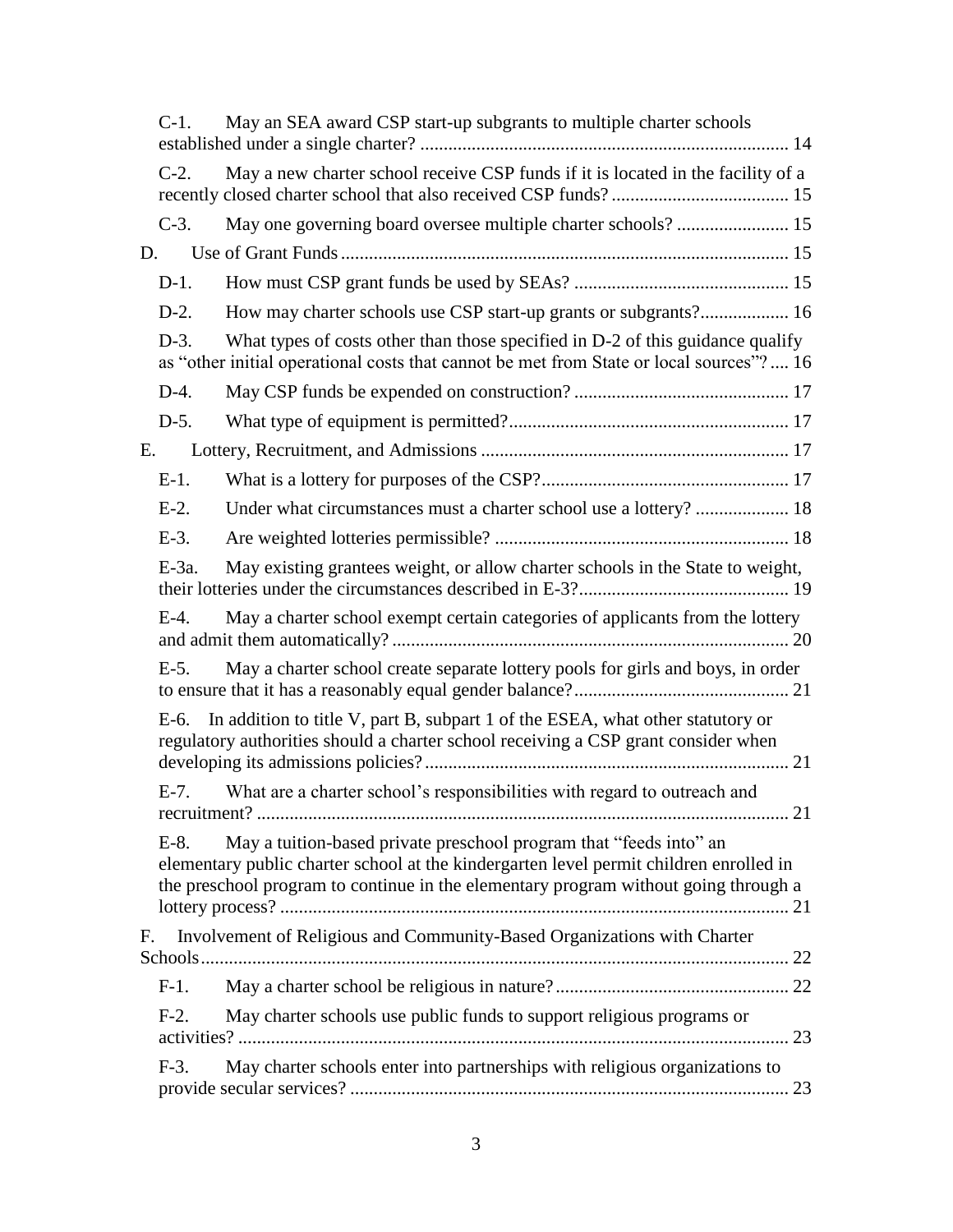| $F-4.$  |                                                                                    |  |
|---------|------------------------------------------------------------------------------------|--|
| $F-5$ . | May charter schools conduct outreach activities in churches or through             |  |
| F-6.    | May community-based organizations and business entities play a role in             |  |
| G.      |                                                                                    |  |
| $G-1$ . | What are the administrative and fiscal responsibilities of a charter school        |  |
|         | G-2. What are the rules governing "conflicts of interest" in the administration of |  |
| $G-3$ . | What procedures must CSP grantees follow when purchasing equipment or              |  |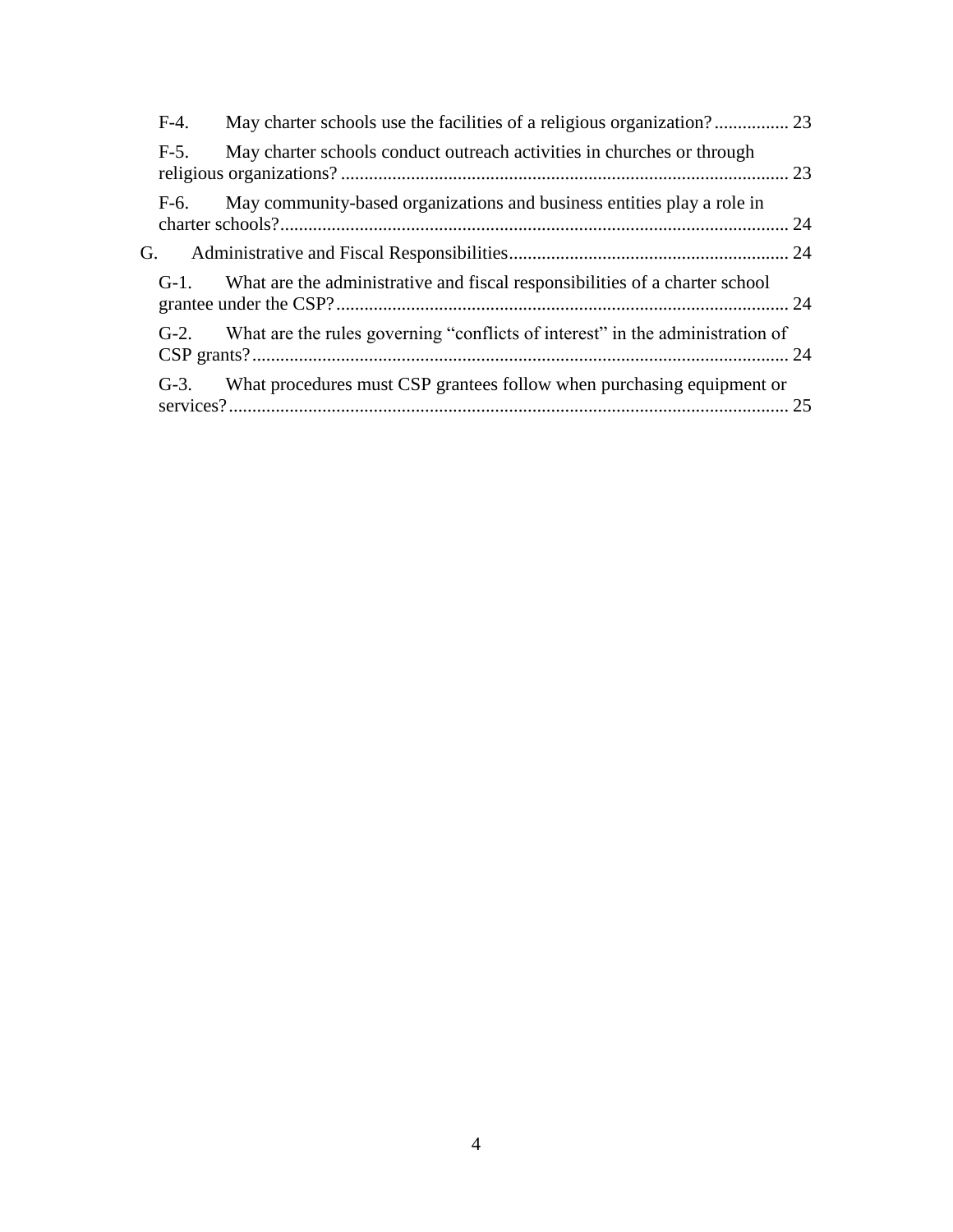#### <span id="page-4-0"></span>**Introduction**

The Charter Schools Program (CSP) was originally authorized in October 1994, under title X, part C of the Elementary and Secondary Education Act of 1965, as amended (ESEA), 20 U.S.C. 8061-8067. The program statute was amended in October 1998 by the Charter School Expansion Act of 1998 and in January 2002 by the No Child Left Behind Act of 2001. The current program legislation (title V, part B of the ESEA; 20 U.S.C. 7221-7225g) is included at the end of this guidance.

The statutory purpose of the program is to increase national understanding of the charter school model and to expand the number of high-quality charter schools available to students across the Nation by providing financial assistance for the planning, program design, and initial implementation of charter schools; and to evaluate the effects of charter schools, including their effects on students, student academic achievement, staff, and parents. The CSP provides start-up funding to eligible entities to support the planning, program design, and initial implementation of charter schools.

This nonregulatory guidance addresses questions the Department has received regarding various provisions of the CSP authorizing statute. These guidelines do not contain all of the information you will need to comply with CSP requirements and other requirements of Federal law (including civil rights obligations), but are intended to provide guidance on the CSP and examples of ways to implement it. This guidance provides the Department's interpretation of various statutory provisions and does not impose any requirements beyond those included in the CSP statute and other applicable laws and regulations. In addition, it does not create or confer any rights for or on any person.

For additional information about the CSP, please contact the Charter Schools Program office, U.S. Department of Education, 400 Maryland Avenue, S.W., Room 4W314A, Washington, D.C. 20202-5961. E-Mail: CharterSchools@ed.gov.

If you are interested in commenting on this guidance, please email your comments to [CharterSchools@ed.gov](mailto:charterschools@ed.gov) and include CSP Guidance in the subject of your email, or write to us at the following address: Charter Schools Program, U.S. Department of Education, 400 Maryland Avenue, S.W., Washington, D.C. 20202.

#### <span id="page-4-1"></span>**Summary of Major Changes**

This updated version of the CSP nonregulatory guidance addresses additional issues that have arisen under the program since the Department released previous versions of the CSP guidance in 2003, 2004, 2007, and 2011. Specifically, this document clarifies the circumstances under which charter schools receiving CSP funds may use weighted lotteries in admissions (Questions E-3 and E-3a) and provides guidance on how existing grantees may request permission to amend their applications to allow for the use of weighted lotteries.

The Department of Education continues to review this nonregulatory guidance and may publish clarifications or modifications of specific sections when appropriate. Any updates to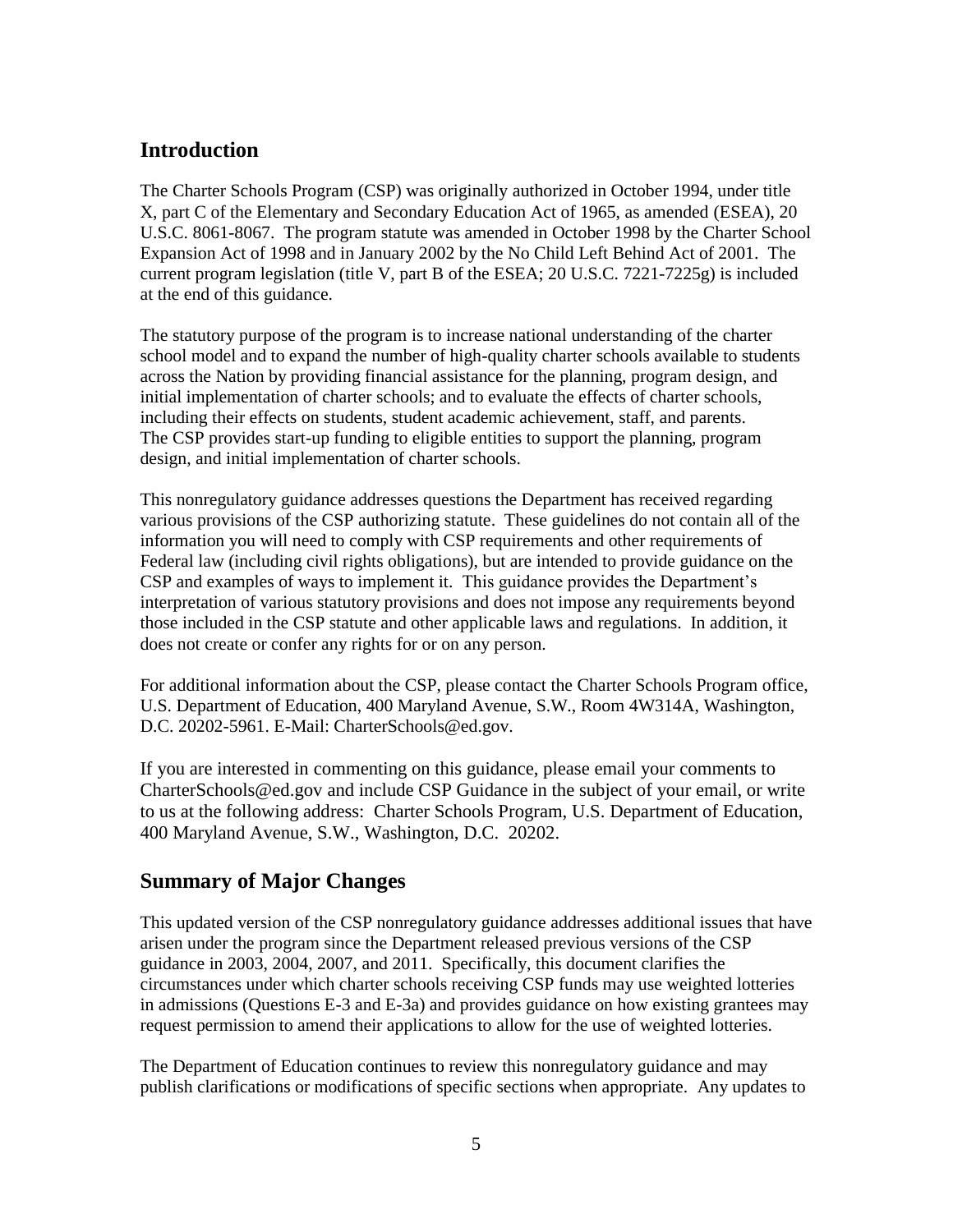this nonregulatory guidance will be made available on the Department's Web site at [http://www2.ed.gov/programs/charter/legislation.html.](http://www2.ed.gov/programs/charter/legislation.html)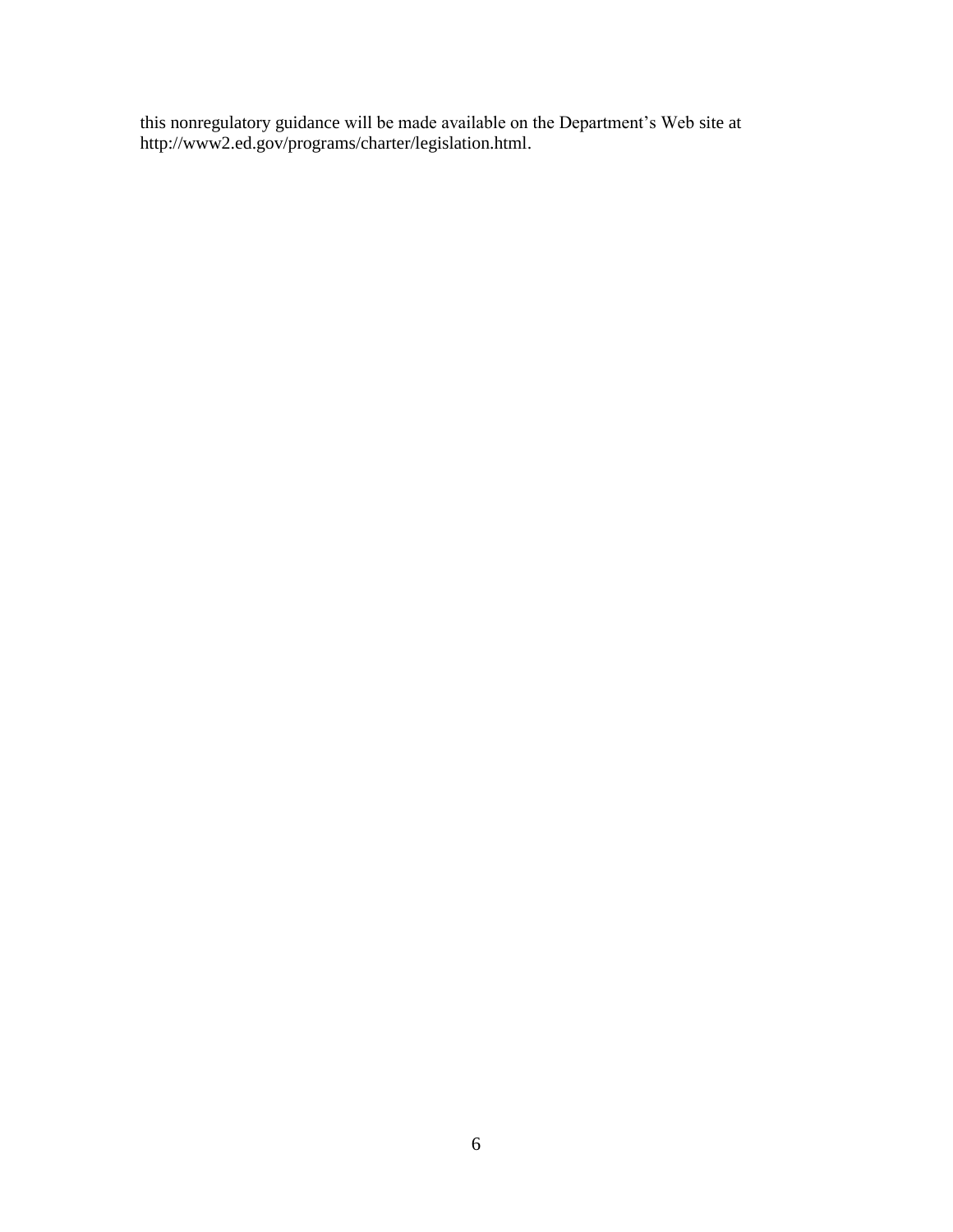### **Charter Schools Program Guidance**

#### <span id="page-6-1"></span><span id="page-6-0"></span>**A. General Provisions of the Charter Schools Program (CSP)**

#### **A-1. What is the purpose of the CSP?**

The primary purpose of the CSP (title V, part B, subpart 1 of the ESEA) is to expand the number of high-quality charter schools available to students across the Nation by providing Federal financial assistance for charter school planning, program design, and initial implementation; and to evaluate the effects of charter schools, including their effects on students (in particular, on student academic achievement), staff, and parents. The program also encourages, through statutory funding priorities, the creation of strong State charter school laws that are designed to provide for the establishment of highquality charter schools. An additional purpose is to encourage States to provide support to charter schools for facilities financing in amounts commensurate with the amounts they typically provide to regular public schools for that purpose. 20 U.S.C. 7221.

#### <span id="page-6-2"></span>**A-2. How does the statute define a charter school?**

Charter schools are authorized under individual State charter school laws. The enactment of State charter school laws is solely a State prerogative, and the definition of a "charter school" under State law is a matter of State policy. However, in order to receive CSP funds, a charter school must meet the definition in section 5210(1) of the ESEA, which is as follows:

The term "charter school" means a public school that:

- a) In accordance with a specific State statute authorizing the granting of charters to schools, is exempt from significant State or local rules that inhibit the flexible operation and management of public schools, but not from any rules relating to the requirements in paragraphs 1 through 12 of this definition;
- b) Is created by a developer as a public school, or is adapted by a developer from an existing public school, and is operated under public supervision and direction;
- c) Operates in pursuit of a specific set of educational objectives determined by the school's developer and agreed to by the authorized public chartering agency;
- d) Provides a program of elementary or secondary education, or both;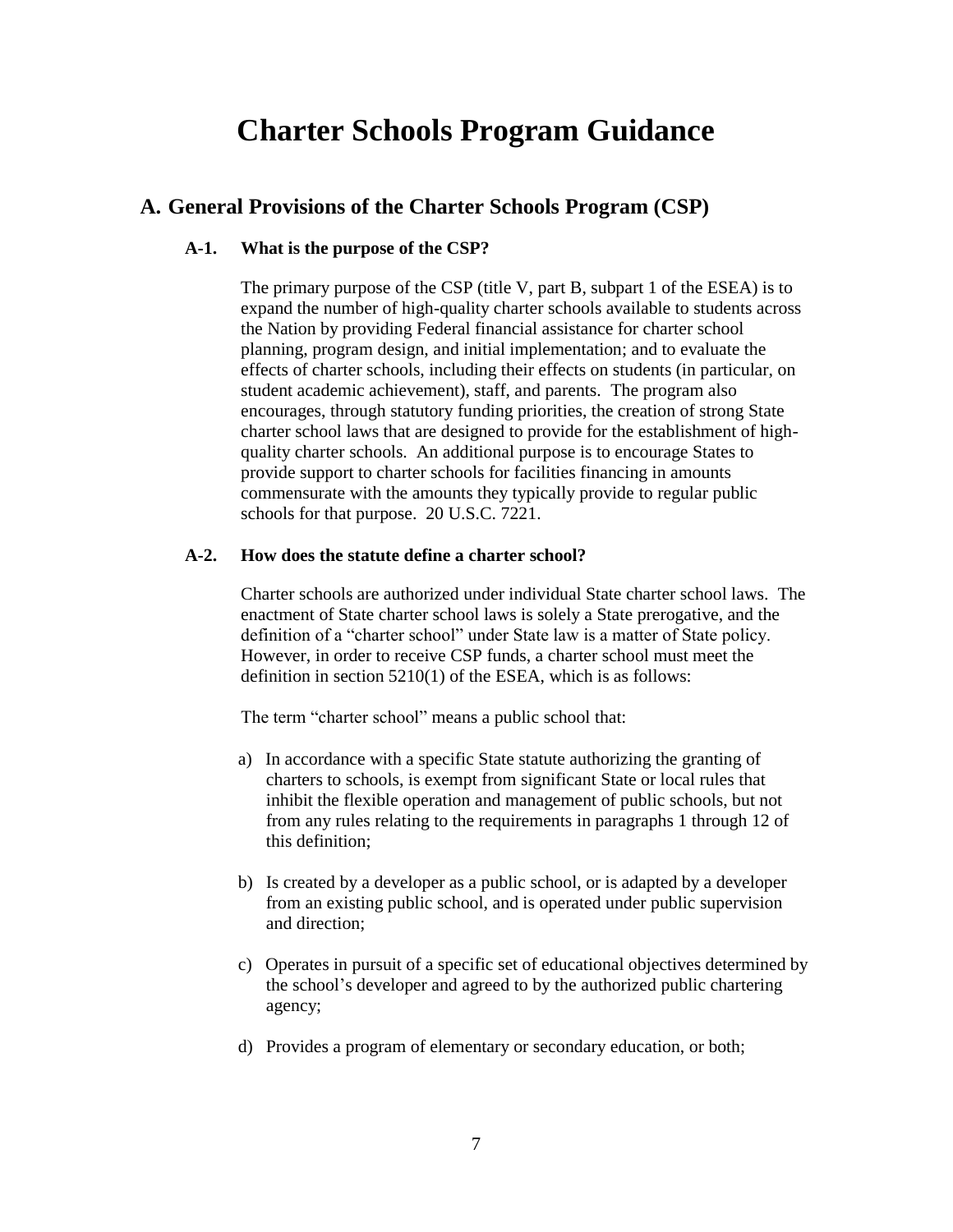- e) Is nonsectarian in its programs, admissions policies, employment practices, and all other operations, and is not affiliated with a sectarian school or religious institution;
- f) Does not charge tuition;
- g) Complies with the Age Discrimination Act of 1975, title VI of the Civil Rights Act of 1964, title IX of the Education Amendments of 1972, section 504 of the Rehabilitation Act of 1973, title II of the Americans with Disabilities Act of 1990, as amended, and part B of the Individuals with Disabilities Education Act;
- h) Is a school to which parents choose to send their children, and that admits students on the basis of a lottery, if more students apply for admission than can be accommodated;
- i) Agrees to comply with the same Federal and State audit requirements as do other elementary schools and secondary schools in the State, unless such requirements are specifically waived for the purpose of this program;
- j) Meets all applicable Federal, State, and local health and safety requirements;
- k) Operates in accordance with State law; and
- l) Has a written performance contract with the authorized public chartering agency in the State that includes a description of how student performance will be measured in charter schools pursuant to State assessments that are required of other schools and pursuant to any other assessments mutually agreeable to the authorized public chartering agency and the charter school. 20 U.S.C. 7221i(1).

#### <span id="page-7-0"></span>**A-3. In addition to the provisions of title V, part B, subpart 1 of the ESEA, what other significant Federal statutory and regulatory authorities apply to recipients of funds under the CSP?**

Recipients of funds under this program should be aware of the following significant statutory requirements in addition to those in title V, part B, subpart 1 of the ESEA:

- a) The definitions and other provisions set out in title IX of the ESEA, which establishes general provisions for all programs authorized under the ESEA;
- b) Title VI of the Civil Rights Act of 1964, which prohibits discrimination on the basis of race, color, or national origin;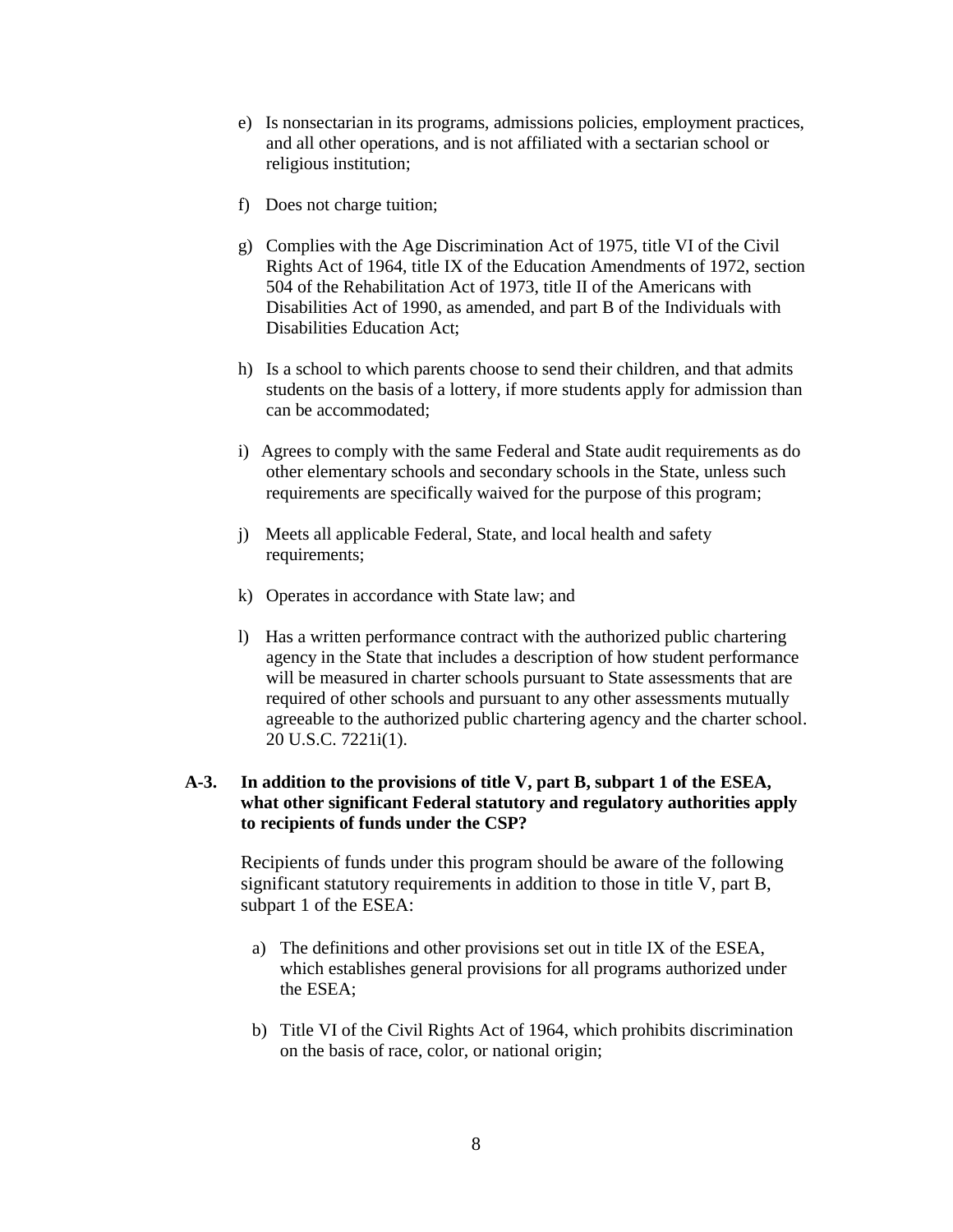- c) Title IX of the Education Amendments of 1972, which prohibits discrimination on the basis of sex;
- d) Section 504 of the Rehabilitation Act of 1973, which prohibits discrimination on the basis of disability;
- e) The Age Discrimination Act of 1975, which prohibits discrimination on the basis of age;
- f) Title II of the Americans with Disabilities Act of 1990, as amended (ADA), which prohibits discrimination on the basis of disability by public entities, including public charter schools and local educational agencies, regardless of whether they receive Federal financial assistance;
- g) Part B of the Individuals with Disabilities Education Act, which requires States to make available a free appropriate public education to children with disabilities, as does section 504 of the Rehabilitation Act. (See 34 CFR 104.33 of the Department's Regulations for Nondiscrimination on the Basis of Handicap in Programs or Activities Receiving Federal Financial Assistance, which requires a recipient of Federal financial assistance that operates a public elementary or secondary educational program or activity to provide a free, appropriate public education [FAPE] to children with disabilities.);
- h) For eligible entities that received grants in fiscal year (FY) 2010 for the replication or expansion of high-quality charter schools, the provisions governing those grants that were included in the Consolidated Appropriations Act, 2010;
- i) The Education Department General Administrative Regulations (EDGAR), parts 74, 75, 76, 77, 79, 80, 81, 82, 84, 85, 86, 97, 98, and 99;
- j) General definitions from the ESEA at 20 U.S.C. 7801; and
- k) The Consolidated Appropriations Act, 2010, division D, title III, Pub. L. 111-117.

#### <span id="page-8-1"></span><span id="page-8-0"></span>**B. Eligibility and Use of Funds**

#### **B-1. Which State educational agencies (SEAs) are eligible to apply for a CSP grant?**

SEAs in States with a specific State statute authorizing the establishment of charter schools are eligible to apply for CSP grants. An "eligible applicant" (defined as a charter school developer that has applied for a charter and notified the charter granting entity of its application for CSP funds) in these States may apply to the SEA for a subgrant.  $20$  U.S.C.  $7221i(1)(A)$  and (3).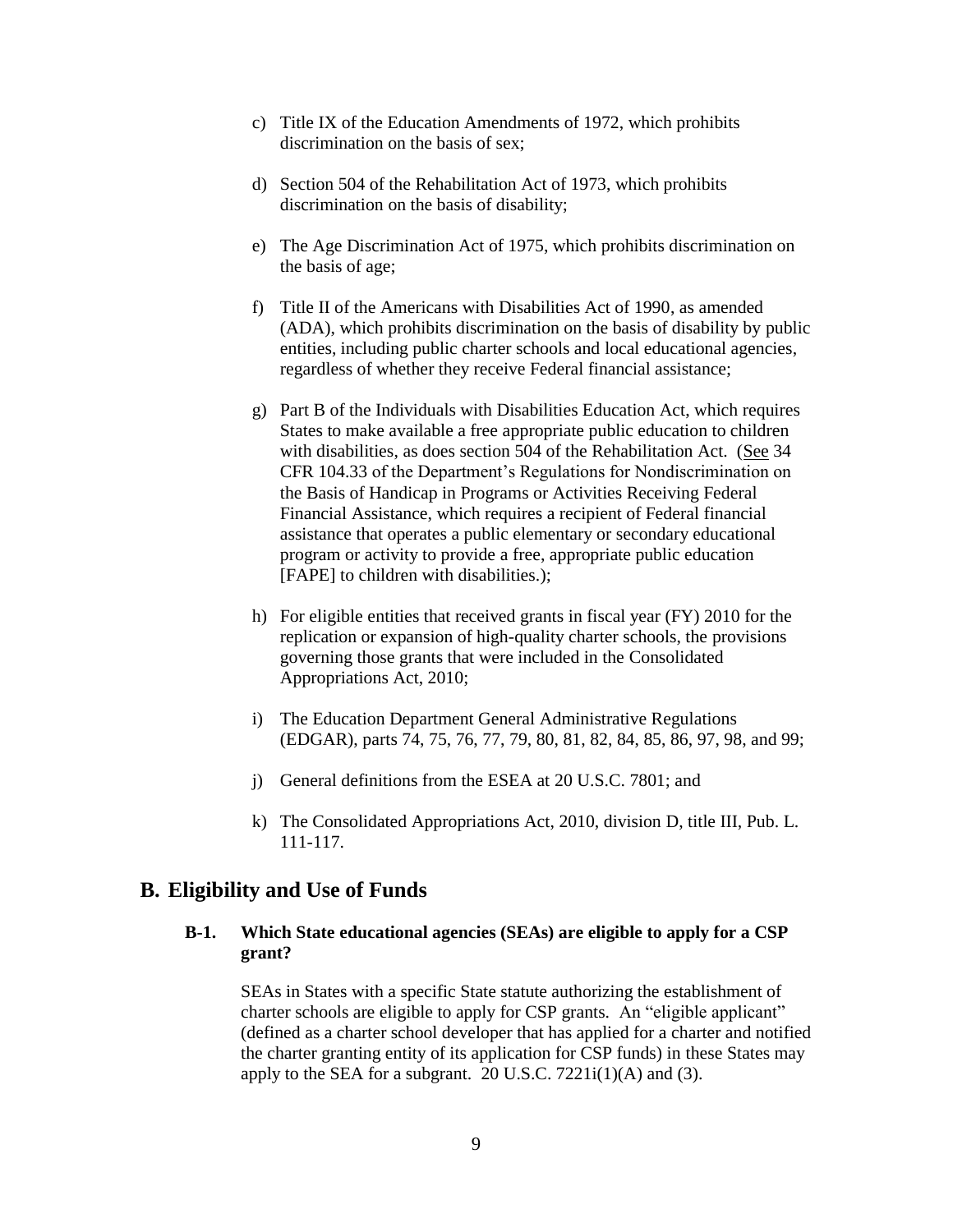#### <span id="page-9-0"></span>**B-2. What if a State elects not to participate or does not have an application approved?**

If a State elects not to participate in the CSP or is denied funding, an eligible applicant may apply directly to the Department for a grant. Charter schools located in States that have not enacted charter school legislation do not qualify as eligible applicants.  $(See B-1.)$  20 U.S.C. 7221a(b).

#### <span id="page-9-1"></span>**B-3. May the Secretary waive any eligibility or application requirements?**

Yes, subject to certain limitations, the Secretary may waive any statutory or regulatory requirement over which the Secretary exercises administrative authority. However, the Secretary is precluded from waiving any requirement relating to the elements of a "charter school," as that term is defined in section 5210(1) of the ESEA (See A-3.). 20 U.S.C 7221c(e).

#### <span id="page-9-2"></span>**B-4. May an SEA waive any eligibility or application requirement?**

SEAs generally must request waivers of CSP statutory or regulatory requirements from the Secretary. However, either the SEA or the Secretary may waive the requirements in section 5203(d)(3) of the ESEA that requires the eligible applicant to provide its authorized public chartering agency with notice and a copy of its CSP application in the case of an application for a "precharter planning grant or subgrant," if the authorized public chartering agency to which the charter school proposal will be submitted has not been determined at the time the CSP grant or subgrant application is submitted. 20 U.S.C. 7221b(d)(3).

#### <span id="page-9-3"></span>**B-5. What are dissemination grants?**

The Department awards dissemination grants, and SEAs that have received CSP funds may also award dissemination subgrants, to successful charter schools to assist other schools in adapting the charter school's program (or certain aspects of the charter school's program) or to disseminate information about the charter school.

Dissemination activities may include such activities as: (a) assisting other individuals with the planning and start-up of one or more new public schools, including charter schools, that are independent of the assisting charter school and its developers and that agree to be held to at least as high a level of accountability as the assisting charter school; (b) developing partnerships with other public schools designed to improve student academic achievement; (c) developing curriculum materials, assessments, and other materials that promote increased student achievement and are based on successful practices within the assisting charter school; and (d) conducting evaluations and developing materials that document the successful practices of the assisting charter school and that are designed to improve student performance in other schools. 20 U.S.C. 7221c(f)(6).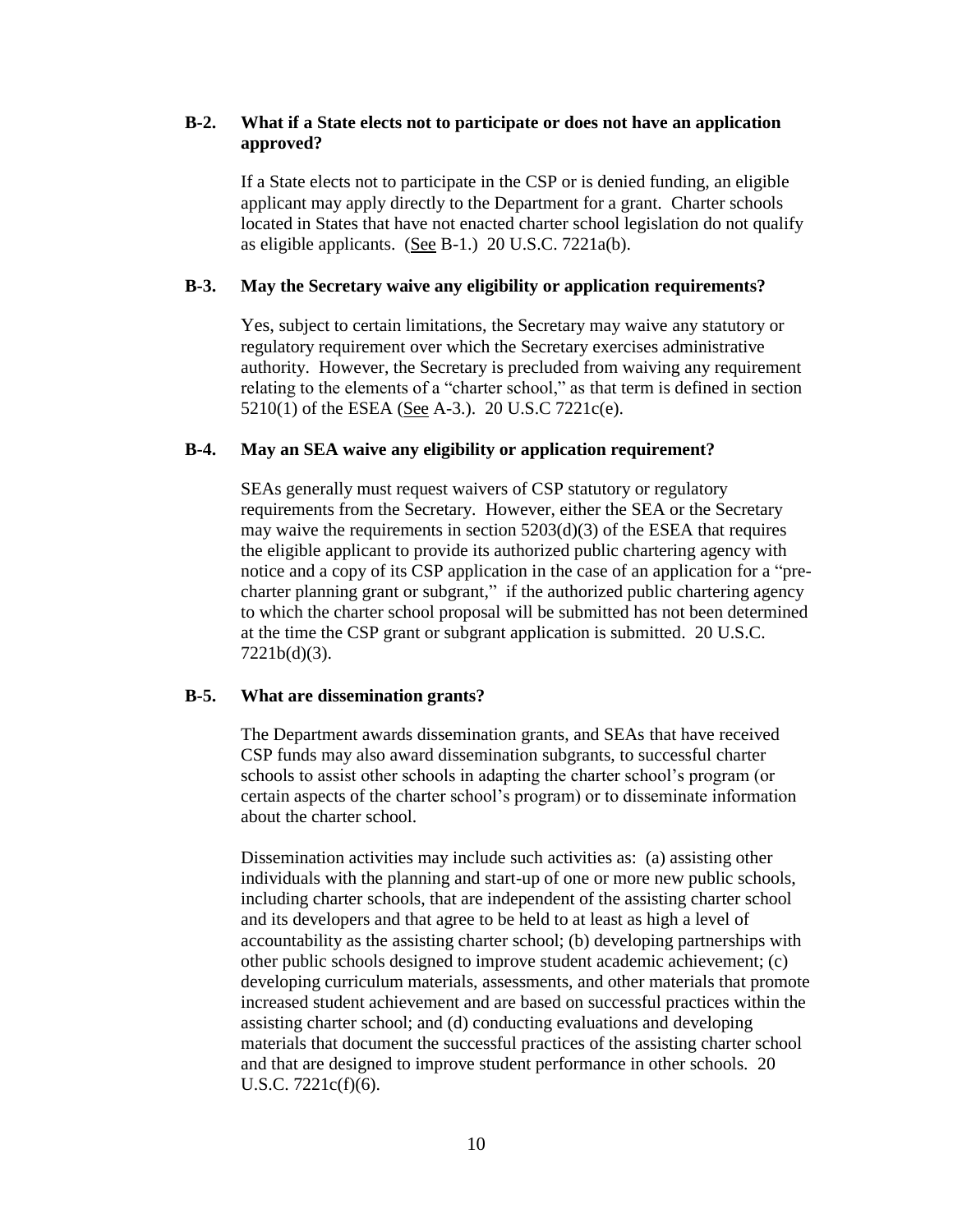#### <span id="page-10-0"></span>**B-6. Who is eligible to apply for a dissemination grant?**

A charter school may apply for a dissemination grant or subgrant, regardless of whether it has applied for or received funds for planning, program design, or implementation under the CSP, if the charter school has been in operation for at least three consecutive years and has demonstrated overall success, including the following: (a) substantial progress in improving student academic achievement; (b) high levels of parent satisfaction; and (c) the management and leadership necessary to overcome initial start-up problems and establish a thriving, financially viable charter school. 20 U.S.C.  $7221c(f)(6)(A)$ .

#### <span id="page-10-1"></span>**B-7. What are some limitations on the use of dissemination funds?**

Like all Federal grants, CSP dissemination grants and subgrants must be used in accordance with statutory and regulatory requirements. A charter school may not use dissemination grant funds, either directly or through a contractor, for marketing or recruitment activities designed to promote itself or its programs to parents or the community. Grant funds may be used to develop materials documenting successful practices of the charter school for the educational purpose of assisting other public schools in adapting the charter school's program or improving student academic achievement. Any charter school receiving a dissemination grant or subgrant should provide thorough and high-quality information that meets the needs of other schools trying to learn from the charter school's experience. Absent a waiver, a charter school may receive only one dissemination grant. 20 U.S.C.  $7221c(f)(6)(B)$  and 7221a(d)(2).

#### <span id="page-10-2"></span>**B-8. Is a private school eligible to receive CSP funds?**

No, only charter schools that meet the definition of a "charter school" under the ESEA are eligible to receive CSP funds. Section 5210(1) of the ESEA defines a charter school as a "public school" that, in addition to meeting other criteria, is created by a developer as a public school, or adapted by a developer from an existing public school, and operated under public supervision and direction. 20 U.S.C. 7221i(1)(B).

#### <span id="page-10-3"></span>**B-9. Could a private school convert to a public charter school and be eligible to receive CSP funds?**

No. For purposes of the CSP, a charter school must be newly created or adapted from an existing public school. There is no provision in the law that recognizes conversions of private schools into public charter schools. However, the statute does not prohibit a newly created charter school from using resources previously used by a closed private school, including hiring teachers or enrolling students from the closed private school.

It should be noted, however, that any newly created public charter school may not be a continuation of a private school under a different guise. A public charter school must be separate and apart from any private school. It must be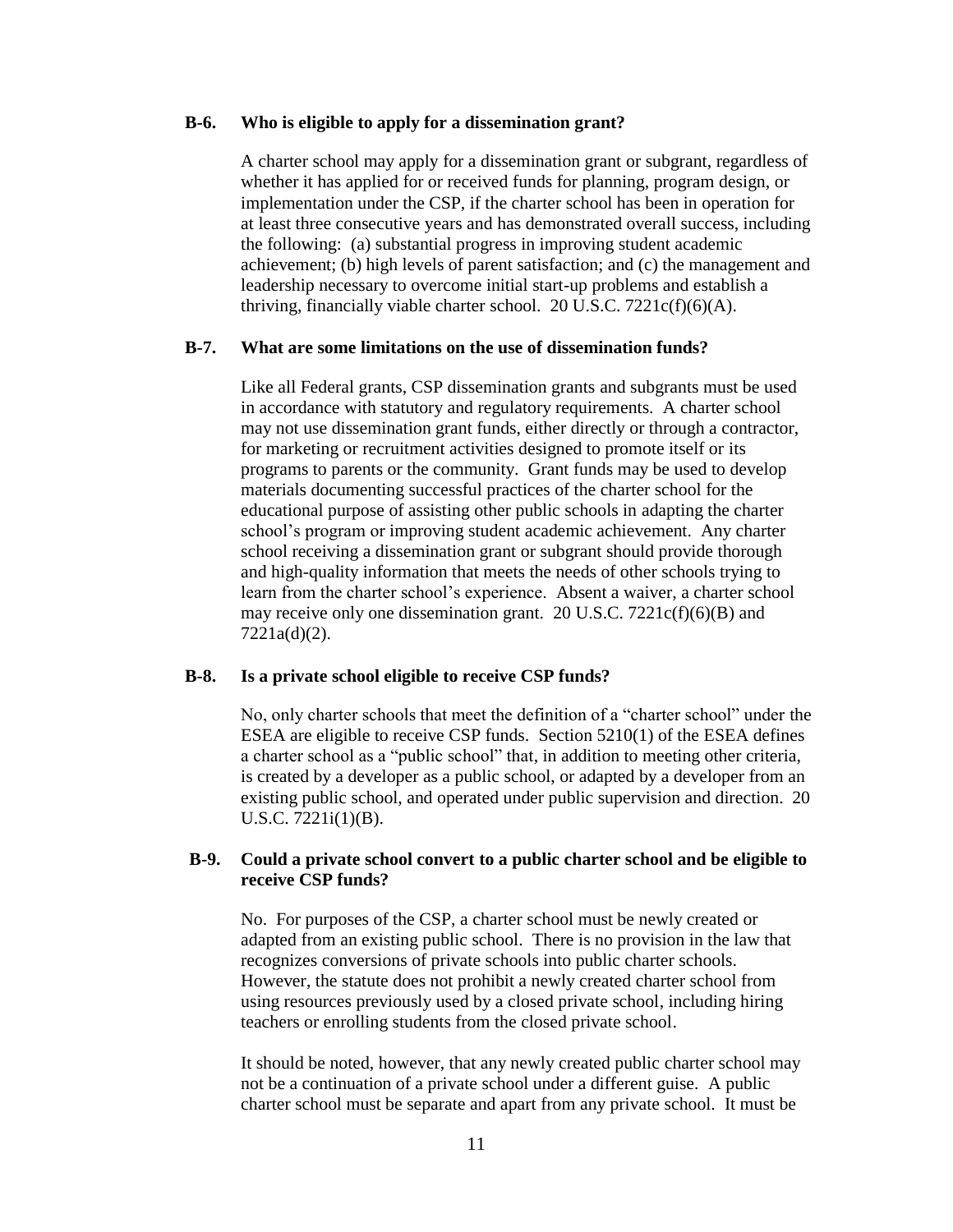established as a public school and comply with applicable State and Federal laws regarding public schools. In its creation, development, and operation, a charter school must not have any affiliation "with a sectarian school or religious institution." Because a newly created public charter school would not have any "previously enrolled" students, *all* students would need to apply for admission and would have to be selected by lottery if there are more applicants than spaces available. Similarly, the charter school must widely inform the community of its public school status and have a fair and *open* admissions process. 20 U.S.C.  $7221b(b)(3)(I)$  and  $7221i(1)(E)$  and (H).

#### <span id="page-11-0"></span>**B-10. May an organization that operates a private school apply for funds to open a charter school?**

An eligible applicant under the CSP is defined as "a developer that has applied to an authorized public chartering authority to operate a charter school; and provided adequate and timely notice to that authority under section 5203(d)(3) [of the ESEA]." A "developer" means "an individual or group of individuals (including a public or private nonprofit organization), which may include teachers, administrators and other school staff, parents, or other members of the local community in which a charter school project will be carried out." The statute does not specifically prohibit a developer from operating both a charter school and a private school. In such a case, the charter school would have to be operated separately from the private school. 20 U.S.C. 7221i(2) and (3).

#### <span id="page-11-1"></span>**B-11. May a charter school share a facility with a private school?**

There are no specific statutory or regulatory prohibitions against funding a charter school that shares a facility or other resources with a private school, provided that the charter school truly is separate from the private school. In such a case, the grant or subgrant recipient may expend CSP funds only on goods and services used *exclusively* by the charter school. The grant or subgrant recipient may not use CSP funds to cover the cost of personnel, equipment, supplies, or other resources shared between the two schools. 34 CFR 75.700.

#### <span id="page-11-2"></span>**B-12. Is a for-profit entity that holds a legal charter eligible to apply for a CSP grant or subgrant?**

No, a for-profit entity does not qualify as an eligible applicant for purposes of the CSP. Only non-profit entities may qualify as eligible applicants under the CSP. A non-profit charter school receiving CSP funds, however, may enter into a contract with a for-profit entity to have the for-profit entity manage the charter school on a day-to-day basis. In such a case, the non-profit entity receiving the CSP grant must directly administer or supervise the administration of the project. Likewise, the grant recipient is directly responsible for ensuring that CSP grant funds are used in accordance with statutory and regulatory requirements. 34 CFR 75.700-701 and 75.708(b).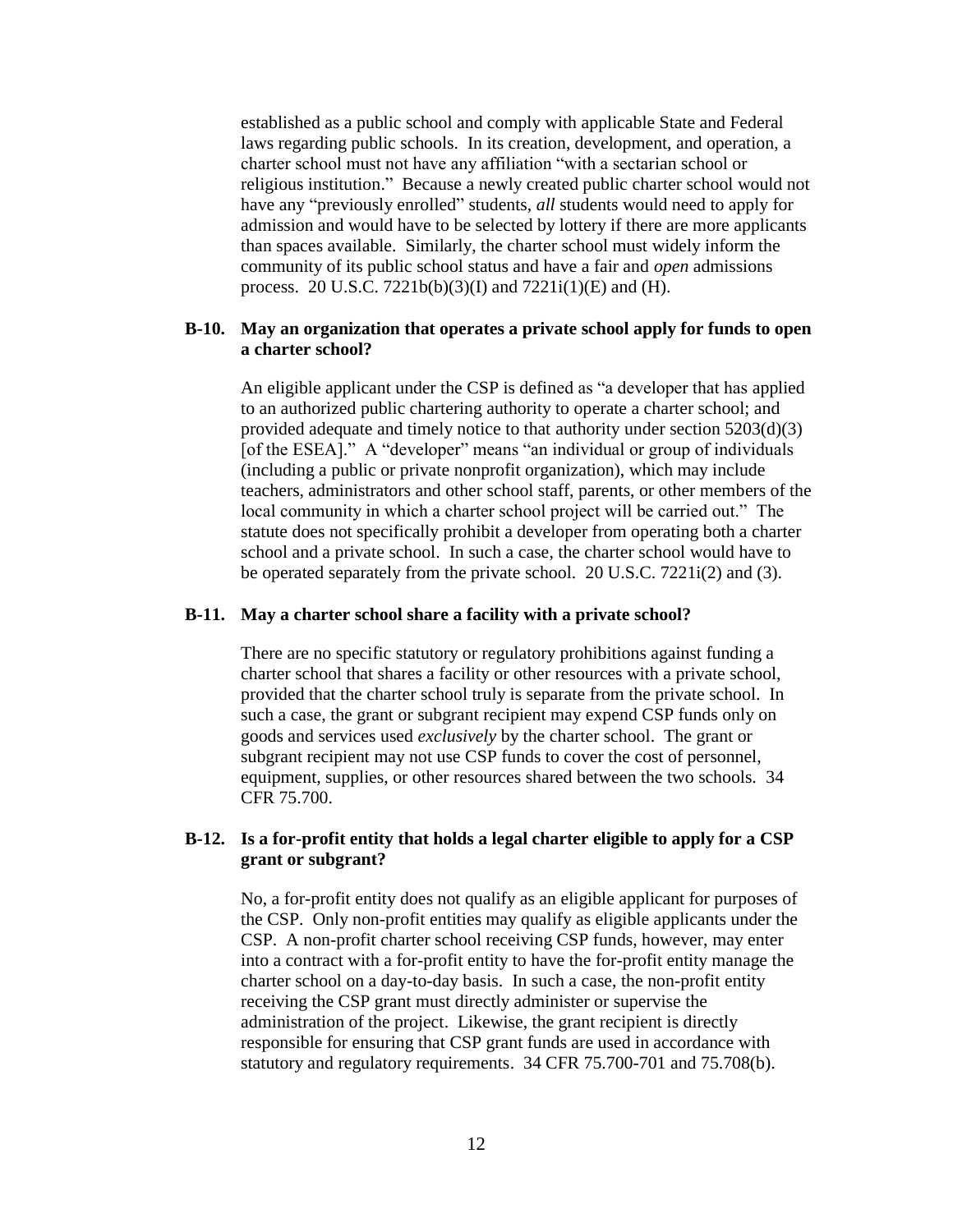<span id="page-12-0"></span>**B-13. What factors does the Secretary consider in determining whether a charter school is independent of a for-profit charter management organization (CMO) or educational management organization (EMO) with which the charter school has contracted to manage its day-to-day operations?**

Although a charter school may enter into a contract with a for-profit entity to manage the day-to-day operations of the charter school, Federal regulations require the charter school grant recipient to "directly administer or supervise the administration of [the grant]." When administering or supervising the administration of the grant, the charter school that contracts with a CMO or EMO should ensure that it and its governing board are independent of the forprofit CMO or EMO. In determining whether a charter school grant recipient is independent from the for-profit CMO or EMO hired to manage the day-today operations of the charter school, the Secretary considers a number of factors, including, but not necessarily limited to, the following:

- a) Whether the charter school's governing board is selected by, or includes members who are employees of, the for-profit CMO or EMO;
- b) Whether the charter school has an independent attorney, accountant, and audit firm that works for the charter school and not the for-profit CMO or EMO;
- c) Whether the contract between the charter school and the for-profit CMO or EMO was negotiated at "arms length," clearly describes each party's rights and responsibilities, and specifies reasonable and feasible terms under which either party may terminate the contract. (e.g. the charter school does not lose the right to use facilities);
- d) Whether the fee paid by the charter school to the for-profit CMO or EMO is reasonable for the type of management services provided; and
- e) Whether any other agreements (e.g., loans, leases, etc.) between the charter school and for-profit CMO or EMO are fair and reasonable, documented appropriately, align with market rates, and include terms that will not change if the management contract is terminated.

As a general matter, grantees must avoid apparent and actual conflicts of interest when administering grants. For additional information on conflicts of interest, please see section G of this nonregulatory guidance. 34 CFR 74.40- 48, 75.524-525, and 80.36 (procurements).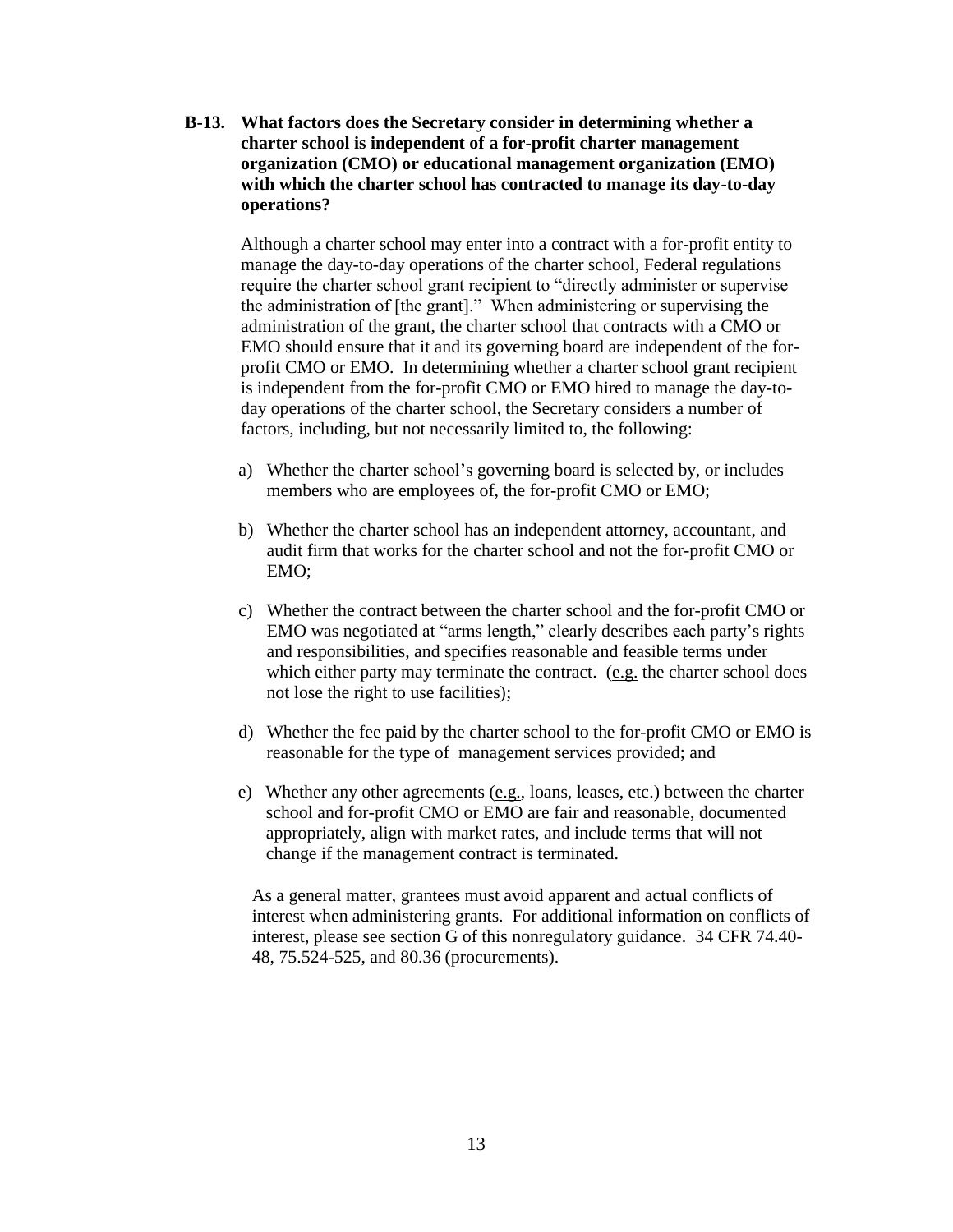#### <span id="page-13-1"></span><span id="page-13-0"></span>**C. Multiple Charter Schools**

#### **C-1. May an SEA award CSP start-up subgrants to multiple charter schools established under a single charter?**

Section 5202(d)(1) of the ESEA provides that "[a] charter school may not receive… more than one grant for [planning and implementation activities]." For purposes of the CSP, a "charter school" is defined as, among other criteria, "a public school that… is created by a developer as a public school…; operates in accordance with State law…; and has a written performance contract with the authorized public chartering agency in the State...." Thus, the question of whether an SEA may award CSP start-up subgrants to multiple charter schools established under a single charter depends on: (a) whether the charter school at issue meets the definition of a charter school as set forth in section 5210(1) of the ESEA; and (b) whether the charter school has received a CSP start-up grant or subgrant previously.

An SEA may not award CSP start-up subgrants to multiple charter schools established under a single charter where the charter schools are merely extensions of each other (i.e., one charter school with multiple campuses). This is also true for charter schools established under separate charters if, in fact, they are operated as one charter school.

However, an SEA may award CSP start-up subgrants to multiple charter schools established under a single charter if each of the charter schools meets the CSP definition of "charter school" and the schools truly are separate and distinct from each other.

There are several key factors an SEA should consider when determining whether multiple charter schools created under a single charter are separate schools or parts of the same charter school:

- a) The terms of the charter;
- b) Whether the charter schools were established and are recognized as separate schools under the State's charter school law;
- c) Whether the charter schools have separate performance agreements with their authorized public chartering agency(ies);
- d) Whether each school separately reports its academic performance for ESEA reporting purposes;
- e) Whether the schools have separate facilities;
- f) Whether the charter schools have separate staffs; and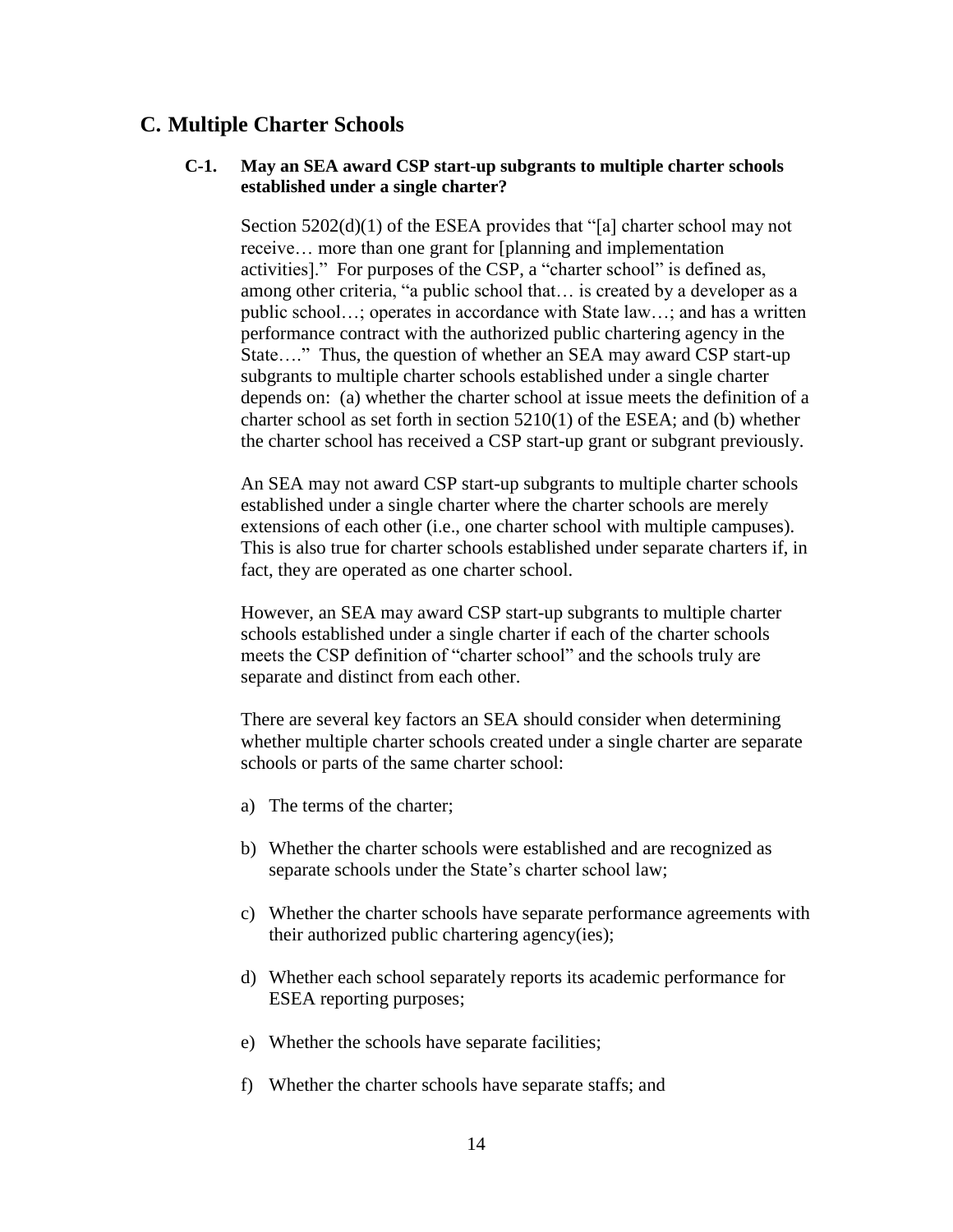g) Whether the charter schools' day-to-day operations are carried out by different administrators.

The existence or non-existence of any one of these factors, by itself, does not determine whether a particular charter school is a separate school or part of a larger school. The existence or non-existence of several factors, however, may inform an SEA's determination of whether multiple charter schools created under a single charter are distinct entities or, for all practical purposes, are operating as a single charter school.

Consistent with the requirement that each school meet the definition of a charter school in section 5210(l) of the ESEA, in all cases each separate school must conduct an open enrollment process. Therefore, all students need to apply for admission to the charter school and must be selected by lottery if there are more applicants than spaces available. No preference may be given to students from an affiliated school. The charter school also must widely inform the community of its public school status and have a fair and open admissions process. 20 U.S.C. 7221a(d) and 7221i(1).

#### <span id="page-14-0"></span>**C-2. May a new charter school receive CSP funds if it is located in the facility of a recently closed charter school that also received CSP funds?**

Yes, if the charter school is indeed "newly created" and has no affiliation with the closed school. SEAs should exercise particular caution, however, to ensure that the governing board and staff of the new school are considerably different from the governing board and staff of the closed school. 20 U.S.C. 7221a(d).

#### <span id="page-14-1"></span>**C-3. May one governing board oversee multiple charter schools?**

The Department has no objection to one governing board overseeing multiple charter schools, provided that the board exercises appropriate oversight and monitoring of each school. 34 CFR 80.40.

#### <span id="page-14-3"></span><span id="page-14-2"></span>**D. Use of Grant Funds**

#### **D-1. How must CSP grant funds be used by SEAs?**

SEAs must use CSP funds to award subgrants to eligible applicants to enable them to plan and implement charter schools in the State. SEAs may reserve up to 5 percent of CSP grant funds for administrative expenses related to operating the State charter school grant program, and up to 10 percent of their CSP grant funds to support dissemination activities. 20 U.S.C.  $7221a(a)$ ,  $7221c(f)(1)$ , and  $7221c(f)(4)(A)$ .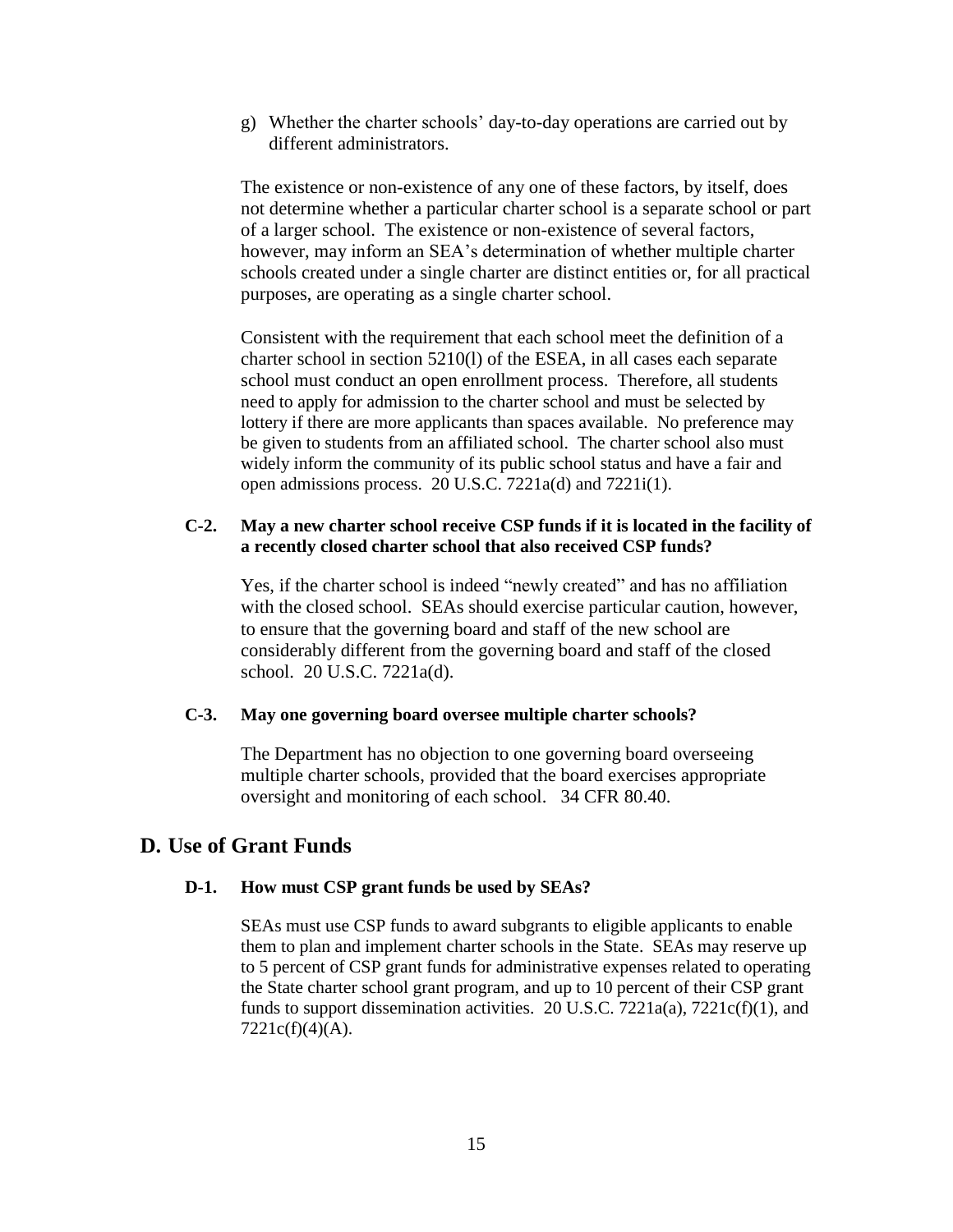#### <span id="page-15-0"></span>**D-2. How may charter schools use CSP start-up grants or subgrants?**

Charter schools may use CSP start-up grant or subgrant funds only for postaward planning and design of the educational program, and initial implementation of a charter school. Planning activities may include refinement of the desired educational results and the methods for measuring progress toward achieving those results and professional development of teachers and other staff who will work in the charter school. Initial implementation activities may include: (a) informing the community about the school; (b) acquiring necessary equipment and educational materials and supplies; (c) acquiring or developing curriculum materials; and (d) other initial operational costs that cannot be met from State or local sources. Planning and implementation grants generally may be awarded for a period of up to three years, with no more than 18 months used for planning and program design and no more than two years used for initial implementation of the charter school.

In addition, OMB Circular A-122 establishes principles for determining allowable costs for Federal grants to non-profit entities. As a general matter, costs must be reasonable, necessary, and allocable to meet the objectives of the grant. 20 U.S.C.  $7221c(f)(3)$ ; 2 CFR 230 (cost principals for non-profit organizations).

#### <span id="page-15-1"></span>**D-3. What types of costs other than those specified in D-2 of this guidance qualify as "other initial operational costs that cannot be met from State or local sources"?**

As stated in D-2, for purposes of the CSP, initial implementation activities may include: (a) informing the community about the school; (b) acquiring necessary equipment and educational materials and supplies; (c) acquiring or developing curriculum materials; and (d) other initial operational costs that cannot be met from State or local sources. As a general matter, these costs may include, but are not necessarily limited to, the following:

- a) Costs associated with creating and implementing office functions, such as accounting systems, attendance and registration systems, and human resources policies;
- b) Costs associated with the installation of computers, data systems, networks, and telephones;
- c) Personnel expenses incurred either before or after the school's opening, provided that these expenses are associated with initial implementation activities (i.e., as opposed to ongoing operations), such as program and curriculum development and integration, and teacher and staff recruiting. (\*Note: If personnel split their time between ongoing operational activities and initial implementation activities, only that portion of the time associated with initial implementation of the charter school is allowable as an initial operational cost. The charter school must maintain accurate time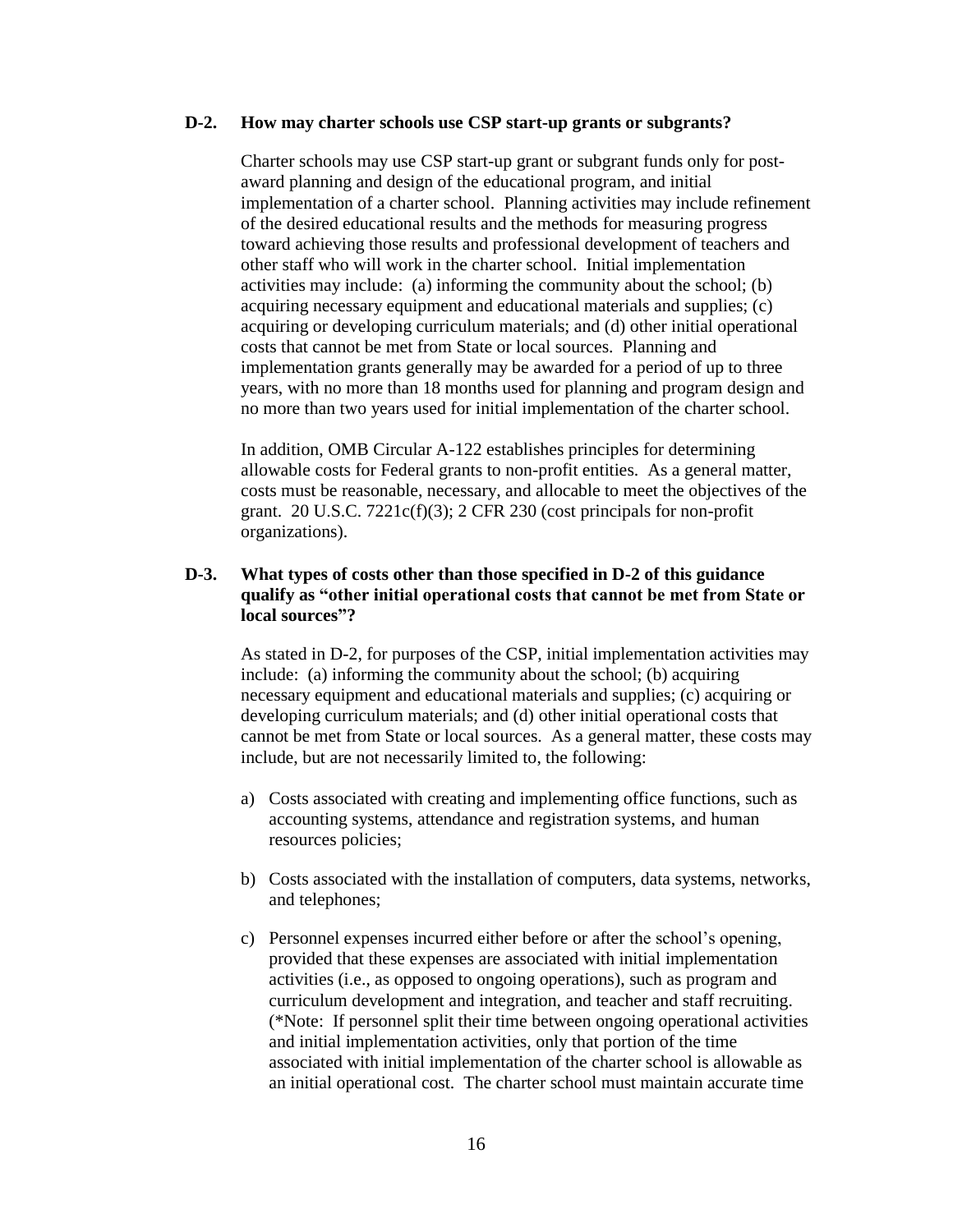and effort records to document the amount of time each employee works on tasks related to the initial implementation of the charter school.); and

d) Rental or occupancy costs for the school facility for a reasonable period of time in preparation for the school's opening.

All of the expenses described in (a)-(d) are allowable under the CSP only to the extent that they are related to the initial implementation of the charter school and cannot be met from State or local sources. A charter school that has received State or local funds would have to demonstrate that the State or local funds are unavailable to cover the expense at issue. If the charter school can show that the State or local funds it has received are necessary to meet expenses other than the one at issue, then the charter school has met its burden of showing that the "other initial operational cost" cannot be met from State or local sources and, therefore, is allowable under the CSP grant. 20 U.S.C.  $7221c(f)(3)(B)(iv).$ 

#### <span id="page-16-0"></span>**D-4. May CSP funds be expended on construction?**

No, CSP funds may not be used for construction. CSP funds may be used for necessary maintenance, repair, or upkeep of buildings and equipment that neither add to the permanent value of the property nor appreciably prolong its life, but merely keep it in an efficient operating condition. OMB Circular A-122, Sec. 27 (rev. May 10, 2004); 2 CFR appendix B to part 230, section 27.

#### <span id="page-16-1"></span>**D-5. What type of equipment is permitted?**

CSP funds may be used for costs associated with the initial implementation of a charter school. Initial implementation activities may include acquiring necessary equipment and educational materials and supplies. Thus, in accordance with OMB cost principles, to qualify as an allowable cost, the equipment must be necessary and reasonable for the proper and efficient performance and administration of the grant. In addition, the cost of the equipment must be included in the approved application and budget for the grant. Equipment necessary to implement a charter school may include, but is not necessarily limited to, desks, chairs, computers, equipment related to physical education and art, and playground equipment. 20 U.S.C. 7221c(f)(3)(B)(ii); OMB Circular A-122.

#### <span id="page-16-3"></span><span id="page-16-2"></span>**E. Lottery, Recruitment, and Admissions**

#### **E-1. What is a lottery for purposes of the CSP?**

A lottery is a random selection process by which applicants are admitted to the charter school. 20 U.S.C. 7221i(1)(H).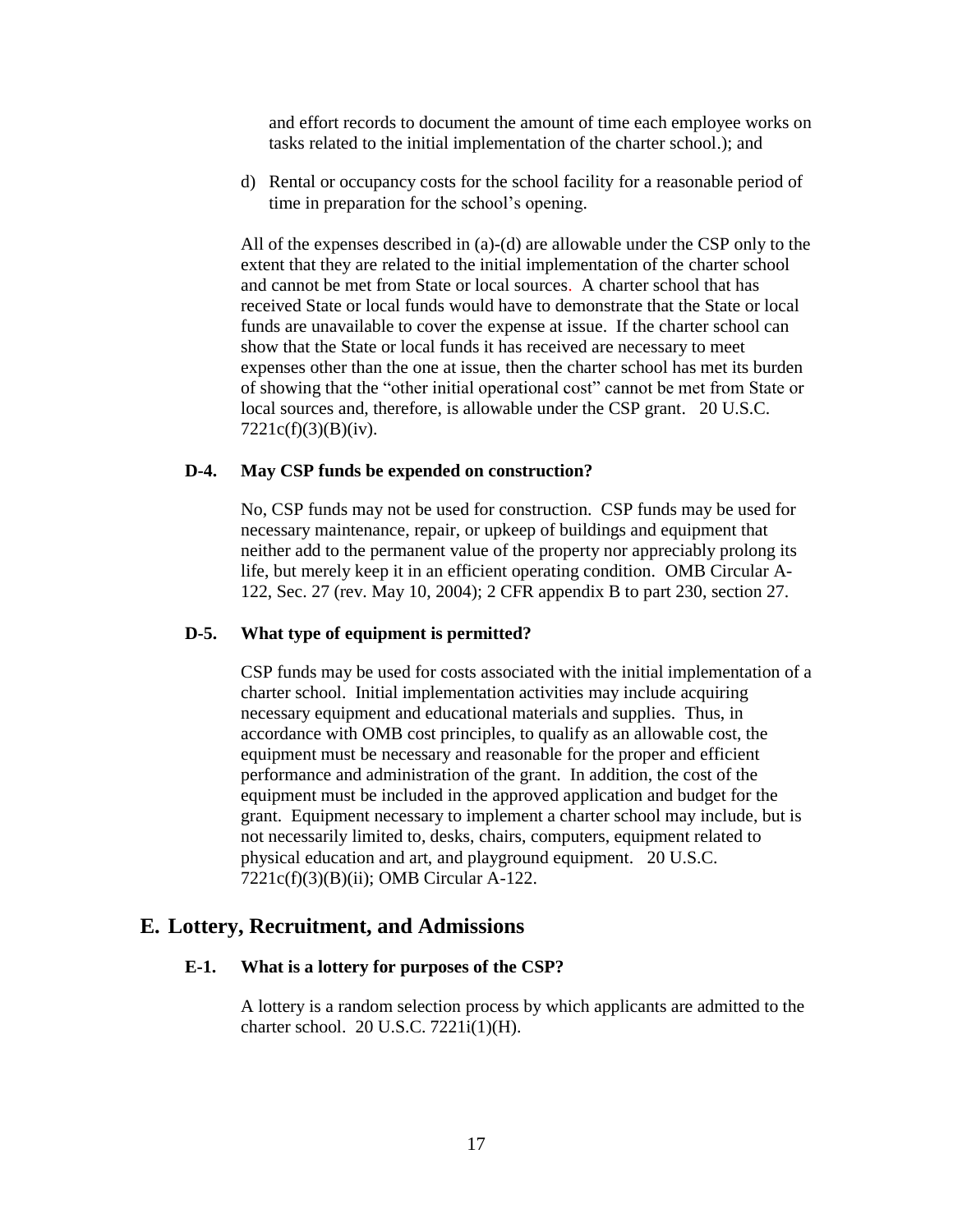#### <span id="page-17-0"></span>**E-2. Under what circumstances must a charter school use a lottery?**

A charter school receiving CSP funds must use a lottery if more students apply for admission to the charter school than can be admitted. A charter school with fewer applicants than spaces available does not need to conduct a lottery. 20 U.S.C. 7221i(1)(H).

#### <span id="page-17-1"></span>**E-3. Are weighted lotteries permissible?**

Weighted lotteries (*i.e.*, lotteries that give additional weight to individual students who are identified as part of a specified set of students, but do not reserve or set aside seats for individual students or sets of students) are permitted only in certain circumstances.

First, weighted lotteries may be used when they are necessary to comply with title VI of the Civil Rights Act of 1964; title IX of the Education Amendments of 1972; section 504 of the Rehabilitation Act of 1973; title II of the Americans with Disabilities Act of 1990, as applicable; the equal protection clause of the Constitution; or applicable State law.

Second, a charter school may weight its lottery to give a slightly better chance for admission to students seeking to change schools under the public school choice provisions of title I, part A of the ESEA for the limited purpose of providing greater choice to students covered by those provisions. For example, a charter school might provide each student seeking a transfer under title I with two or more chances to win the lottery, while all other students would have only one chance to win.  $20$  U.S.C.  $7221i(1)(H)$ .

Third, consistent with section  $5204(a)(1)$  of the ESEA<sup>1</sup>, a charter school may weight its lottery to give slightly better chances for admission to all or a subset of educationally disadvantaged students if State law permits the use of weighted lotteries in favor of such students. Permission could be evidenced by the fact that weighted lotteries for such students are expressly permitted under the State charter school law, a State regulation, or a written State policy consistent with the State charter school law or regulation, or, in the absence of express authorization, confirmation from the State's Attorney General, in writing, that State law permits the use of weighted lotteries in favor of such students. Thus, if a State's charter school law permits charter schools to give additional weight to educationally disadvantaged students (or a subset thereof), a charter school in that State could weight its lottery in favor of such students or participate in a centralized lottery for multiple public schools that is weighted in favor of

 $\overline{a}$ 

<sup>&</sup>lt;sup>1</sup> Section 5204(a)(1) of the ESEA is the provision of the CSP statute regarding selection criteria for State educational agencies that focuses on the contribution that the CSP will make to assisting educationally disadvantaged and other students in meeting State academic content and achievement standards.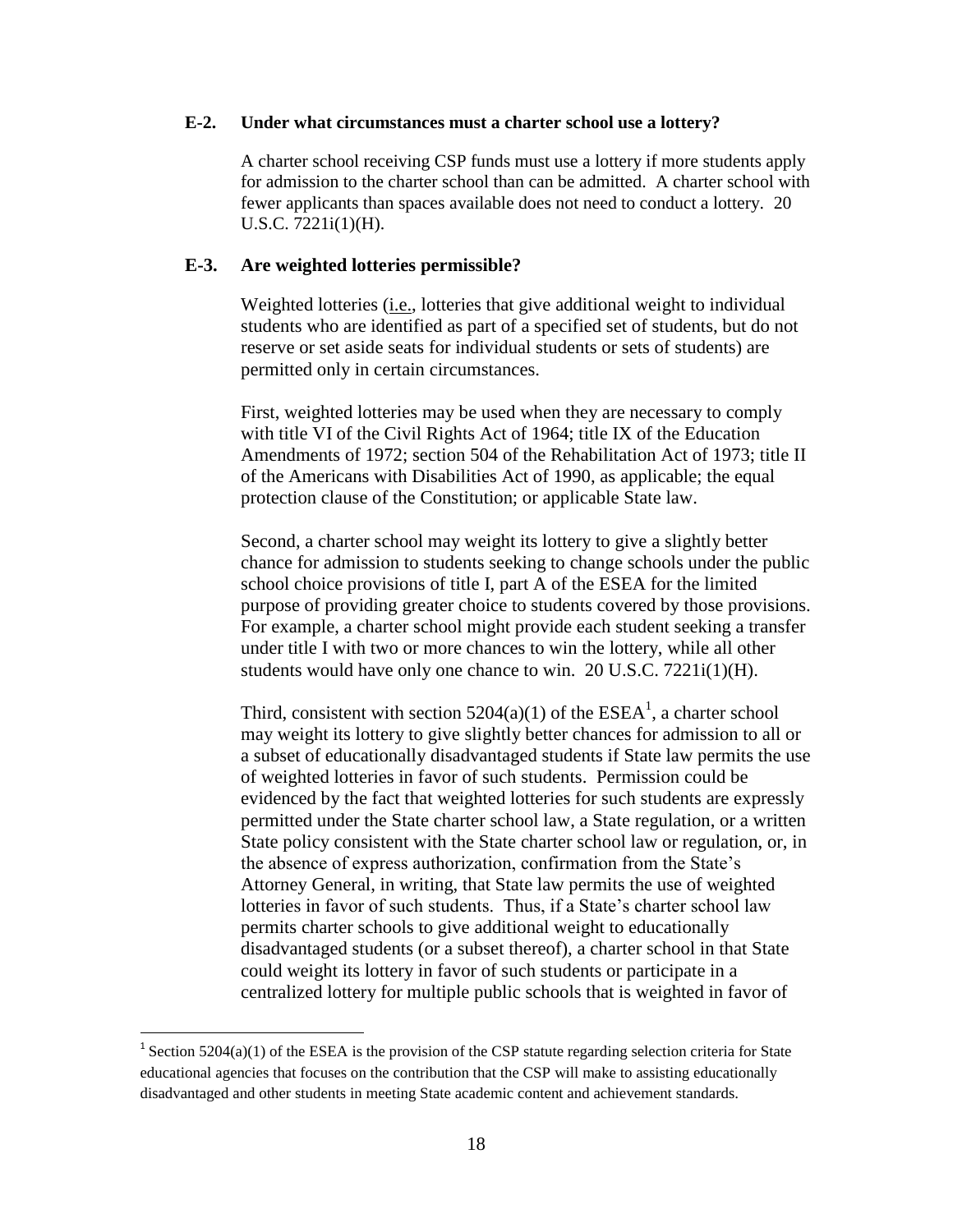such students and remain eligible for CSP funding. For the purpose of this guidance, educationally disadvantaged students are students in the categories described in section 1115(b)(2) of the ESEA, which include students who are economically disadvantaged, students with disabilities, migrant students, limited English proficient students, neglected or delinquent students, and homeless students.

Weighted lotteries may not be used for the purpose of creating schools exclusively to serve a particular subset of students. In addition, the Department strongly encourages charter schools that use weighted lotteries to do so as part of a broader strategy that includes fulfillment of their existing responsibilities related to outreach, recruitment, and retention for all students, including educationally disadvantaged students.

#### <span id="page-18-0"></span>**E-3a. May existing grantees weight, or allow charter schools in the State to weight, their lotteries under the circumstances described in E-3?**

An existing grantee that wishes to use, or allow charter schools receiving CSP funds to use, weighted lotteries under the circumstances in E-3 must seek approval from the Department to do so by amending its grant application. Requests for approval to use weighted lotteries should be submitted to the Department and include the following:

1) Information concerning the circumstances in which a weighted lottery would be used, including the specific categories of students the weighted lottery would favor;

#### 2) Evidence that –

a) When seeking approval to use weighted lotteries under the first circumstance in E-3, the use of weighted lotteries is necessary to comply with Federal or State law; or

b) When seeking approval to use weighted lotteries under the second or third circumstances in E-3, State law permits such use, which could be evidenced by the fact that weighted lotteries for such students are expressly permitted under the State charter school law, a State regulation, or a written State policy consistent with the State charter school law or regulation, or, in the absence of express authorization, confirmation from the State's Attorney General, in writing, that State law permits the use of weighted lotteries in favor of such students;

3) Information concerning the mechanisms that exist (if any) for an oversight entity (e.g., the SEA or an authorized public chartering agency) to review, approve, or monitor specific lottery practices, including establishment of weight amounts if applicable;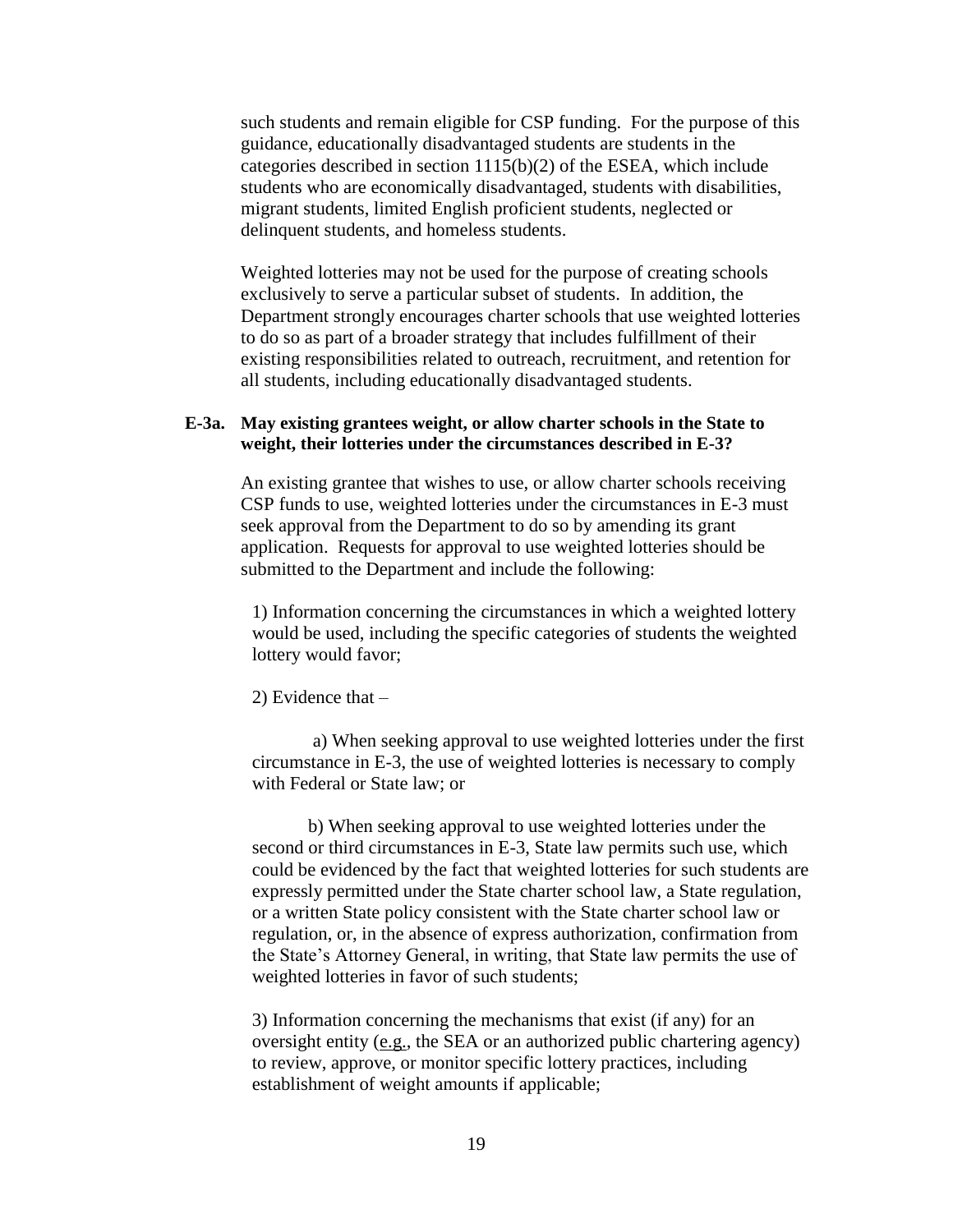4) Information concerning how the use of a weighted lottery for a permitted purpose is within the scope and objectives of the approved project; and

5) Information concerning the amount or range of lottery weights that will be employed or permitted and the rationale for these weights.

An applicant for future CSP competitions that wishes to use a weighted lottery should provide the pertinent information about its proposed lottery in its grant application.

#### <span id="page-19-0"></span>**E-4. May a charter school exempt certain categories of applicants from the lottery and admit them automatically?**

A charter school that is oversubscribed and, consequently, must use a lottery, generally must include in that lottery all eligible applicants for admission. A charter school may exempt from the lottery only those students who are deemed to have been admitted to the charter school already and, therefore, do not need to reapply.

Specifically, the following categories of applicants may be exempted from the lottery on this basis:

- a) Students who are enrolled in a public school at the time it is converted into a public charter school;
- b) Students who are eligible to attend, and are living in the attendance area of, a public school at the time it is converted into a public charter school;
- c) Siblings of students already admitted to or attending the same charter school;
- d) Children of a charter school's founders, teachers, and staff (so long as the total number of students allowed under this exemption constitutes only a small percentage of the school's total enrollment); and
- e) Children of employees in a work-site charter school, (so long as the total number of students allowed under this exemption constitutes only a small percentage of the school's total enrollment).

When recruiting students, charter schools should target all segments of the parent community. A charter school must recruit in a manner that does not discriminate against students of a particular race, color, national origin (including English language learners), religion, or sex, or against students with disabilities; in order to meet this goal, charter schools should consider additional recruitment efforts toward groups that might otherwise have limited opportunities to participate in the charter school's programs. Once a student has been admitted to the charter school through an appropriate process, he or she may remain in attendance through subsequent grades. A new applicant for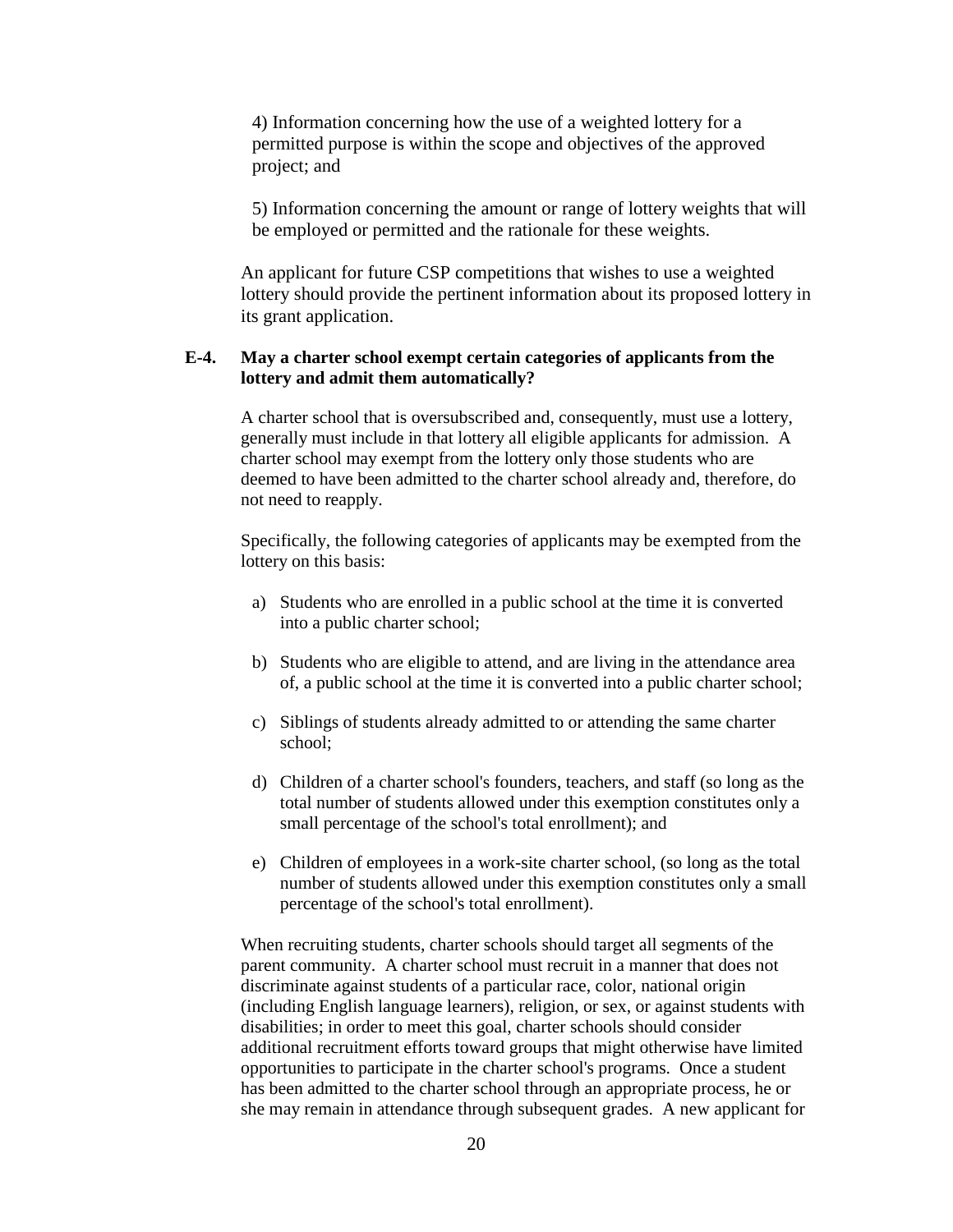admission to the charter school, however, would be subject to the lottery if, as of the application closing date, the total number of applicants exceeds the number of spaces available at the charter school. 20 U.S.C. 7221b(b)(3)(I) and  $7221i(1)(E)$ , (G), and (H).

#### <span id="page-20-0"></span>**E-5. May a charter school create separate lottery pools for girls and boys, in order to ensure that it has a reasonably equal gender balance?**

No, a charter school receiving CSP funds must hold one lottery that provides qualified students with an equal opportunity to attend the school. Therefore, a charter school receiving funds under the program is precluded from holding separate lotteries for boys and girls. Nor may a school weight its lottery in favor of one gender over another. A school seeking to increase participation of one gender should do so by targeting additional recruitment efforts toward that gender. 20 U.S.C.  $7221b(b)(3)(I)$  and  $7221i(1)(H)$ .

#### <span id="page-20-1"></span>**E-6. In addition to title V, part B, subpart 1 of the ESEA, what other statutory or regulatory authorities should a charter school receiving a CSP grant consider when developing its admissions policies?**

To be eligible for CSP start-up grants, a charter school's admissions practices must comply with applicable Federal and State laws. Exemptions from the lottery specified in E-4 above are permissible only to the extent that they are consistent with the State's charter school law, other applicable State laws, the school's charter, and any applicable title VI desegregation plans or court orders requiring desegregation. A charter school's admissions practices must also comply with part B of the Individuals with Disabilities Education Act and Federal civil rights laws, including, but not limited to, title VI of the Civil Rights Act of 1964; section 504 of the Rehabilitation Act of 1973; and title II of the Americans with Disabilities Act of 1990, as applicable. 20 U.S.C.  $7221i(1)$ (E), (G), (H), and (K). See also A-3.

#### <span id="page-20-2"></span>**E-7. What are a charter school's responsibilities with regard to outreach and recruitment?**

Section 5203(b)(3)(I) of the ESEA requires charter school grant and subgrant recipients to inform students in the community about the charter school and to give each student "an equal opportunity to attend the charter school". Further, section  $5203(b)(3)(E)$  of the ESEA requires charter schools receiving CSP grants or subgrants to involve parents and other members of the community in the planning, program design, and implementation of the charter school.

As noted in E-4 above, charter schools may not discriminate in recruiting. Charter schools should reach out broadly to the community, including to English language learners and students with disabilities.

#### <span id="page-20-3"></span>**E-8. May a tuition-based private preschool program that "feeds into" an elementary public charter school at the kindergarten level permit children**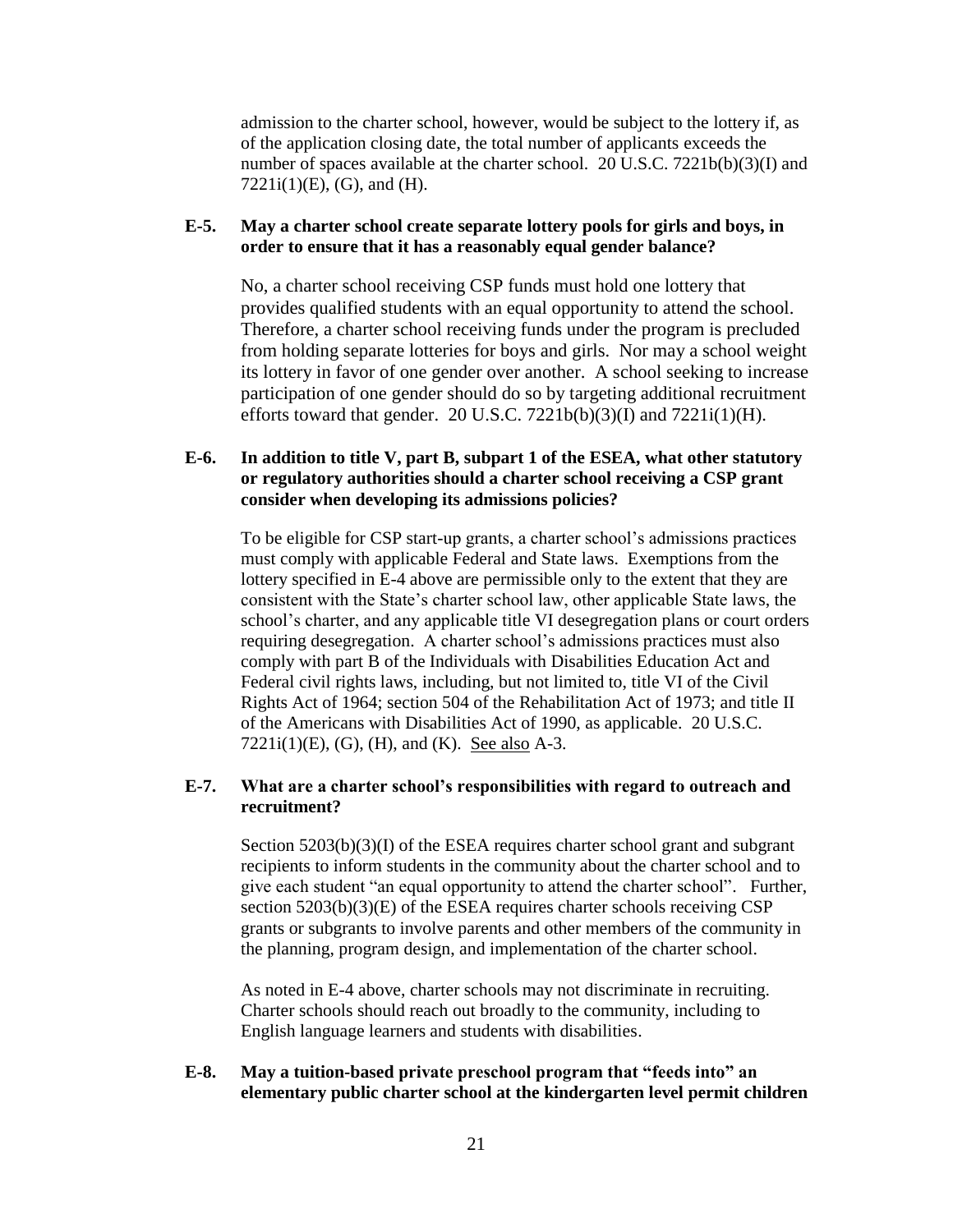#### **enrolled in the preschool program to continue in the elementary program without going through a lottery process?**

No. In order to qualify for funds under the CSP, a "charter school" must, in addition to meeting other requirements, be created as a public school and may not charge tuition. Therefore, the private preschool would not qualify as a charter school and would have to be operated separately from the elementary "charter school". Accordingly, all applicants to the charter school, including students attending the private preschool, would have to be selected by lottery if there are more applicants than there are spaces available. See also B-10.

However, the statute does not preclude an elementary charter school in this type of situation from holding its lottery a few years early (e.g., when students are ready to enroll in the preschool). Under this approach, the charter school would have an affirmative responsibility to inform prospective applicants that winning the lottery does not require them to enroll in the private preschool. Thus, any child selected through the lottery would be guaranteed a slot in kindergarten a few years later, whether or not he or she enrolls in the preschool program.

Additionally, given the high mobility of children and families, schools that choose to exercise this option should ensure that families in the area, including those new to the area or that were not aware of the previous lottery are given the opportunity to apply for admission. Such admissions policies must meet the requirements of the CSP and might include holding a second lottery to fill vacancies created by normal attrition or the failure of early lottery winners to enroll in the charter school. 20 U.S.C.  $7221b(b)(3)(E)$  and  $(b)(3)(I)$ ; and  $7221i(1)(F)$  and  $(1)(H)$ .

#### <span id="page-21-0"></span>**F. Involvement of Religious and Community-Based Organizations with Charter Schools**

#### <span id="page-21-1"></span>**F-1. May a charter school be religious in nature?**

No. As public schools, charter schools must be non-religious in their programs, admissions policies, governance, employment practices and all other operations, and the charter school's curriculum must be completely secular. As with other public schools, charter schools may not provide religious instruction but may teach about religion from a secular perspective and play an active role in teaching civic values. Further, as discussed later in this document, faithbased and religious organizations can be involved with charter schools in many ways, and religious expression by students is allowed in charter schools to the same extent as in other public schools.  $20$  U.S.C.  $7221i(1)(E)$ .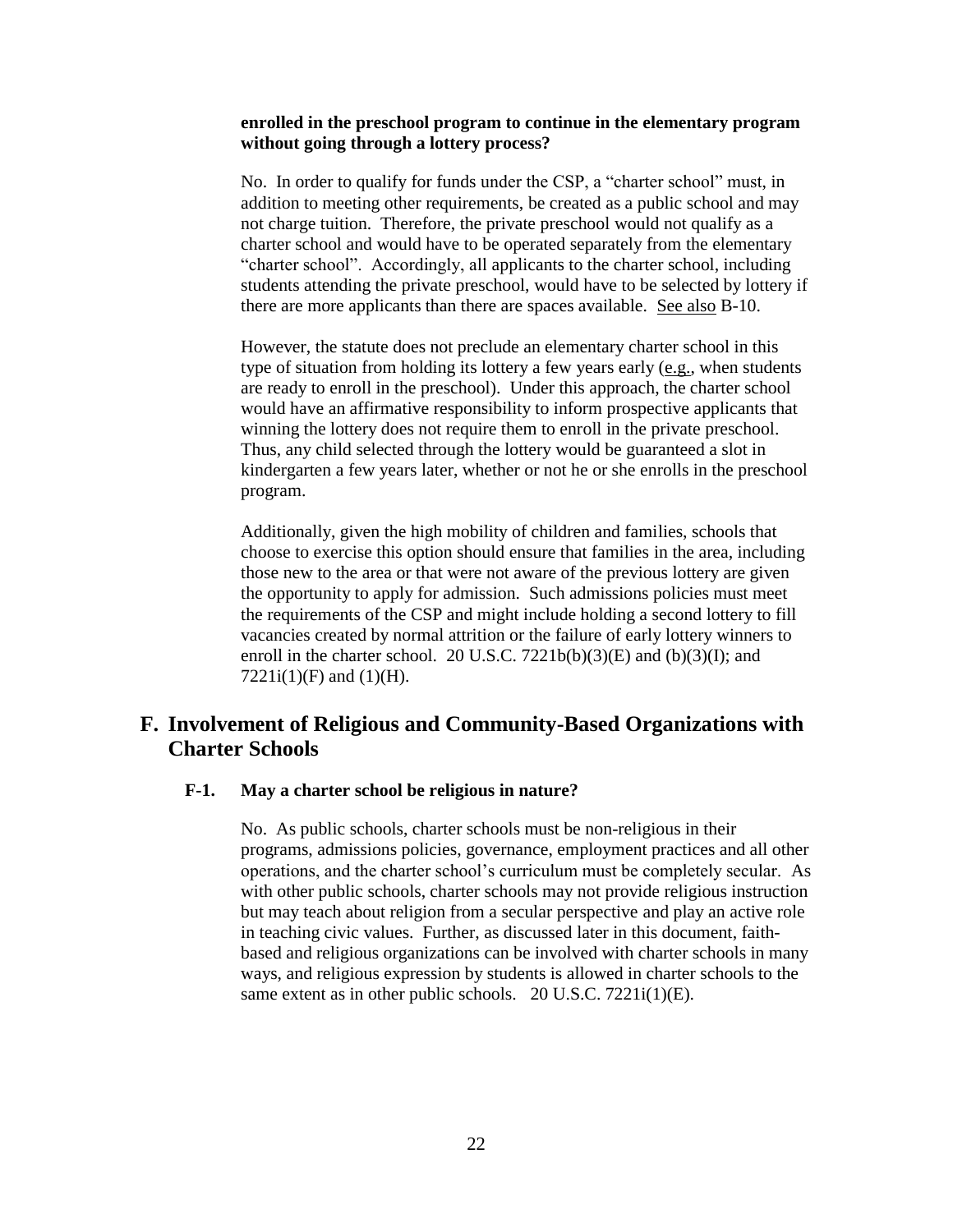#### <span id="page-22-0"></span>**F-2. May charter schools use public funds to support religious programs or activities?**

No. All activities of a charter school must be non-religious, as is the case for all public schools. Public funds may not be used for religious purposes or to encourage religious activity. In addition, even if funded by non-public sources, religious activity may not be conducted, promoted, or encouraged during charter school activities by charter school employees or by other persons working with charter schools. 20 U.S.C. 7221i(1)(E). See also F-1.

#### <span id="page-22-1"></span>**F-3. May charter schools enter into partnerships with religious organizations to provide secular services?**

Yes. Like other public schools, charter schools may enter into partnerships with community groups for secular purposes, such as tutoring or recreational activities. Religious groups may be partners for these types of activities, so long as charter schools select partners without regard to their religious affiliation, ensure that no public funds are used for religious purposes, do not engage in or encourage religious activity, and the partner organization does not engage in or encourage religious activity as part of the partnership activities. Charter schools may not limit participation in the partnership to religious groups or certain religious groups, and may not select students or encourage or discourage student participation with particular partners based on the religious or secular nature of the organization. 20 U.S.C. 7221i(1)(E).

#### <span id="page-22-2"></span>**F-4. May charter schools use the facilities of a religious organization?**

Yes. A charter school may use the facilities of a religious organization to the same extent that other public schools may use these facilities. Generally, this means that a charter school may lease space from a religious organization so long as the charter school remains non-religious in all respects, including its programs, operations, and physical environment. Most importantly, a landlord affiliated with a religion may not exercise any control over what is taught or displayed in the charter school. 20 U.S.C. 7221i(1)(E).

#### <span id="page-22-3"></span>**F-5. May charter schools conduct outreach activities in churches or through religious organizations?**

Yes. A charter school's outreach and recruitment activities should be designed to reach all segments of the parent community. Thus, a charter school may conduct outreach or recruitment activities in churches or through religious organizations as part of a broad-based and balanced effort to inform parents in the community about the charter school and to recruit a diverse student body, but may not favor or disfavor religion in general or any particular faith or house of worship.  $20$  U.S.C.  $7221b(b)(3)(I)$ .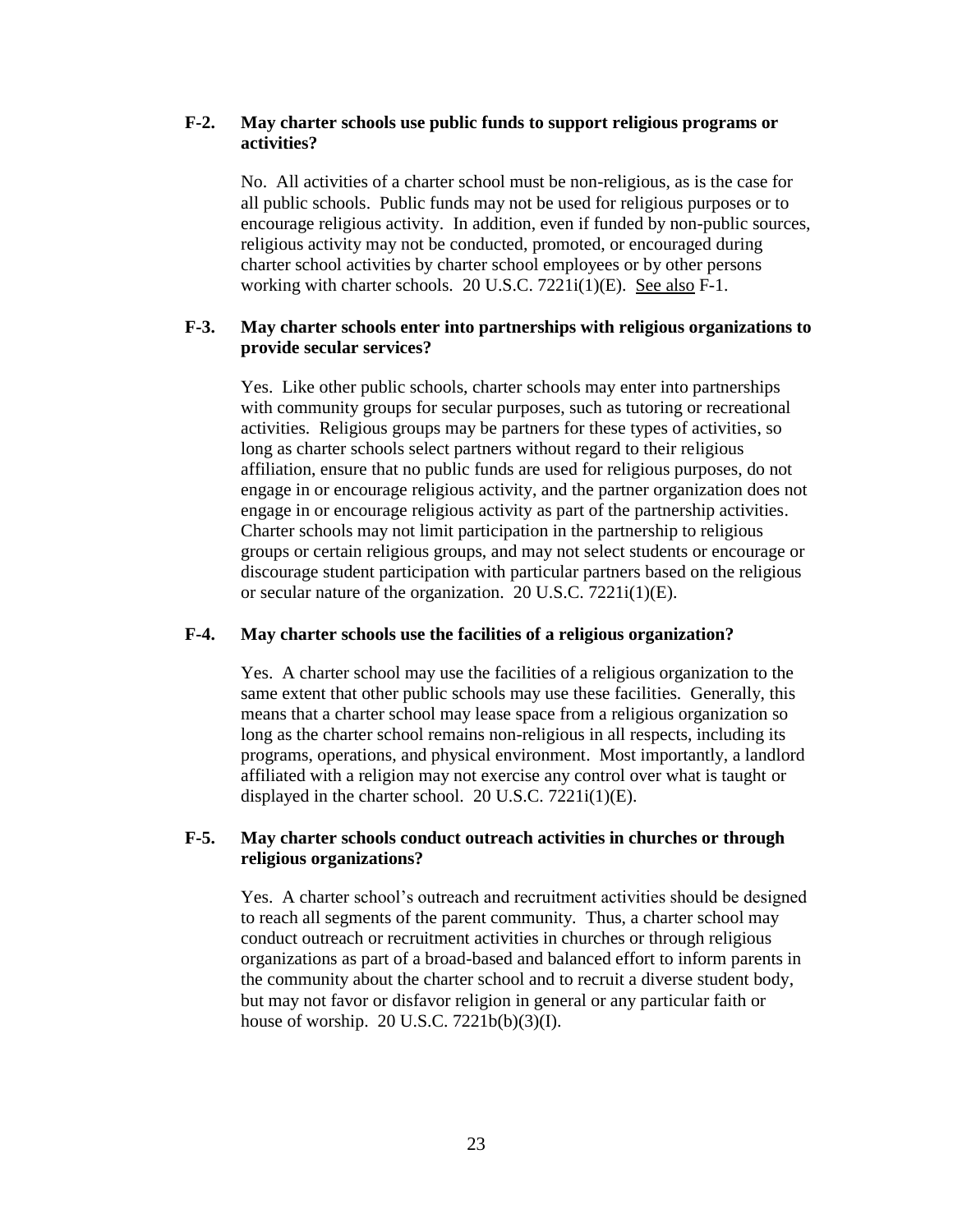#### <span id="page-23-0"></span>**F-6. May community-based organizations and business entities play a role in charter schools?**

Yes. Community-based organizations and businesses can play a positive role in creating and supporting charter schools. Examples of ways in which nonreligious organizations can get involved in charter schools include helping to plan or design a new school, developing curriculum and assessment strategies, serving on governing boards, participating in the day-to-day management of charter schools, establishing partnerships with charter schools, and even creating work-site charter schools. A broad range of community-based organizations and businesses are currently involved with charter schools, including major corporations, hospitals, museums, and homeless shelters, as well as courts and social service agencies. Like all charter schools, charter schools operated by or affiliated with community-based organizations or business entities must be non-religious, and must operate in a nondiscriminatory manner. 20 U.S.C. 7221i(1).

#### <span id="page-23-2"></span><span id="page-23-1"></span>**G. Administrative and Fiscal Responsibilities**

#### **G-1. What are the administrative and fiscal responsibilities of a charter school grantee under the CSP?**

Charter schools receiving CSP grants must comply with applicable statutes, regulations, and approved applications; and must use Federal funds in accordance with those statutes, regulations, and applications. Grantees must directly administer or supervise the administration of the project, and must use fiscal control and fund accounting procedures that ensure proper disbursement of, and accounting for, Federal funds.

As discussed in B-13, in cases where a charter school has contracted with a for-profit CMO or EMO to manage the day-to-day operations of the charter school, the charter school must exercise special care to ensure that the charter school directly administers or supervises the administration of the Federal grant and is independent of the for-profit CMO or EMO. 34 CFR 75.700-75.702 and 76.701.

#### <span id="page-23-3"></span>**G-2. What are the rules governing "conflicts of interest" in the administration of CSP grants?**

CSP grantees must avoid apparent and actual conflicts of interest when administering grants. Department regulations at 34 CFR 75.525(a) prohibit a person from participating in an administrative decision regarding a project if: (a) the decision is likely to benefit that person or his or her immediate family member; and (b) the person is a public official or has a family or business relationship with the grantee. Section 75.525(b) provides further that a person may not participate in a project to use his or her position for a purpose that is –